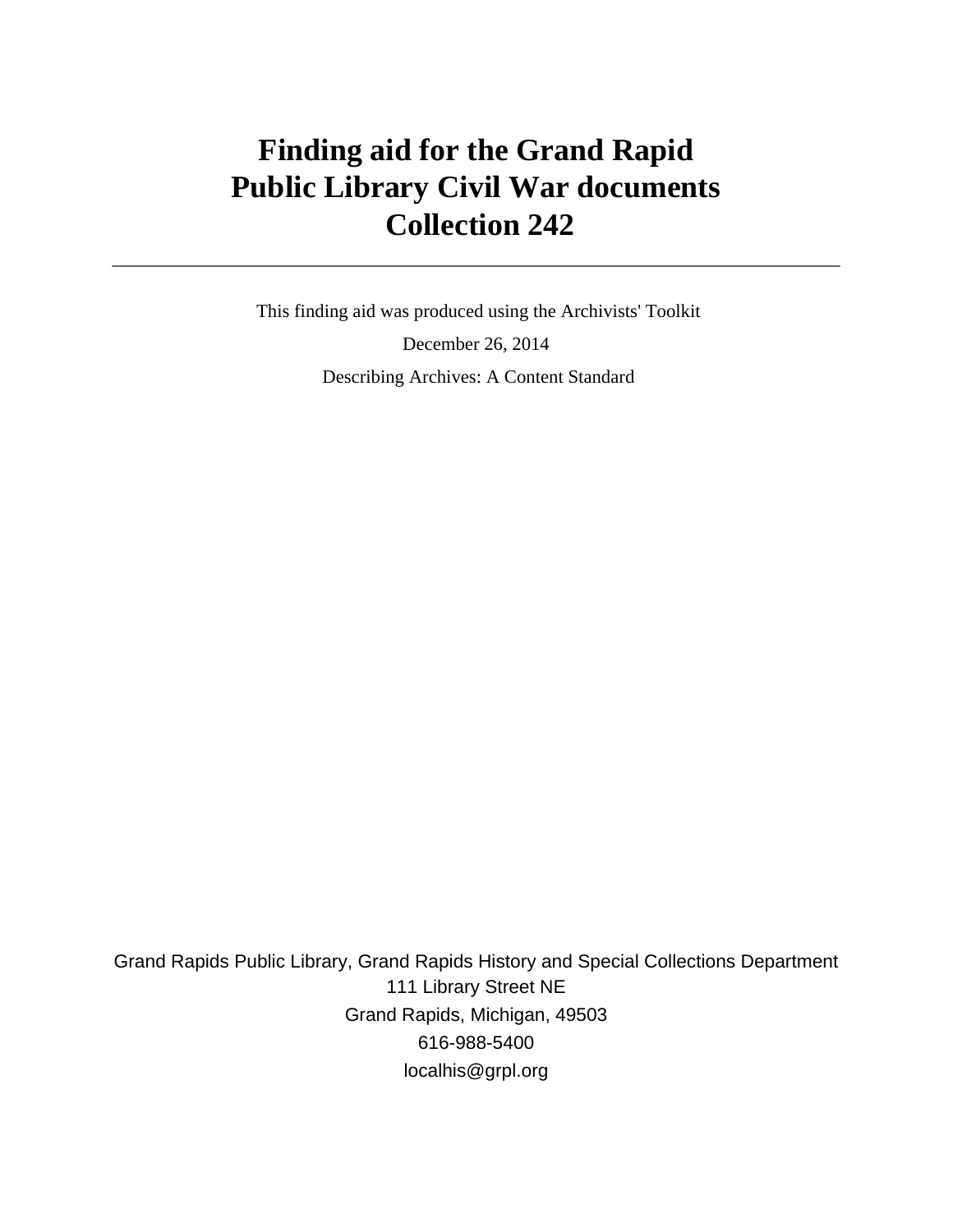# **Table of Contents**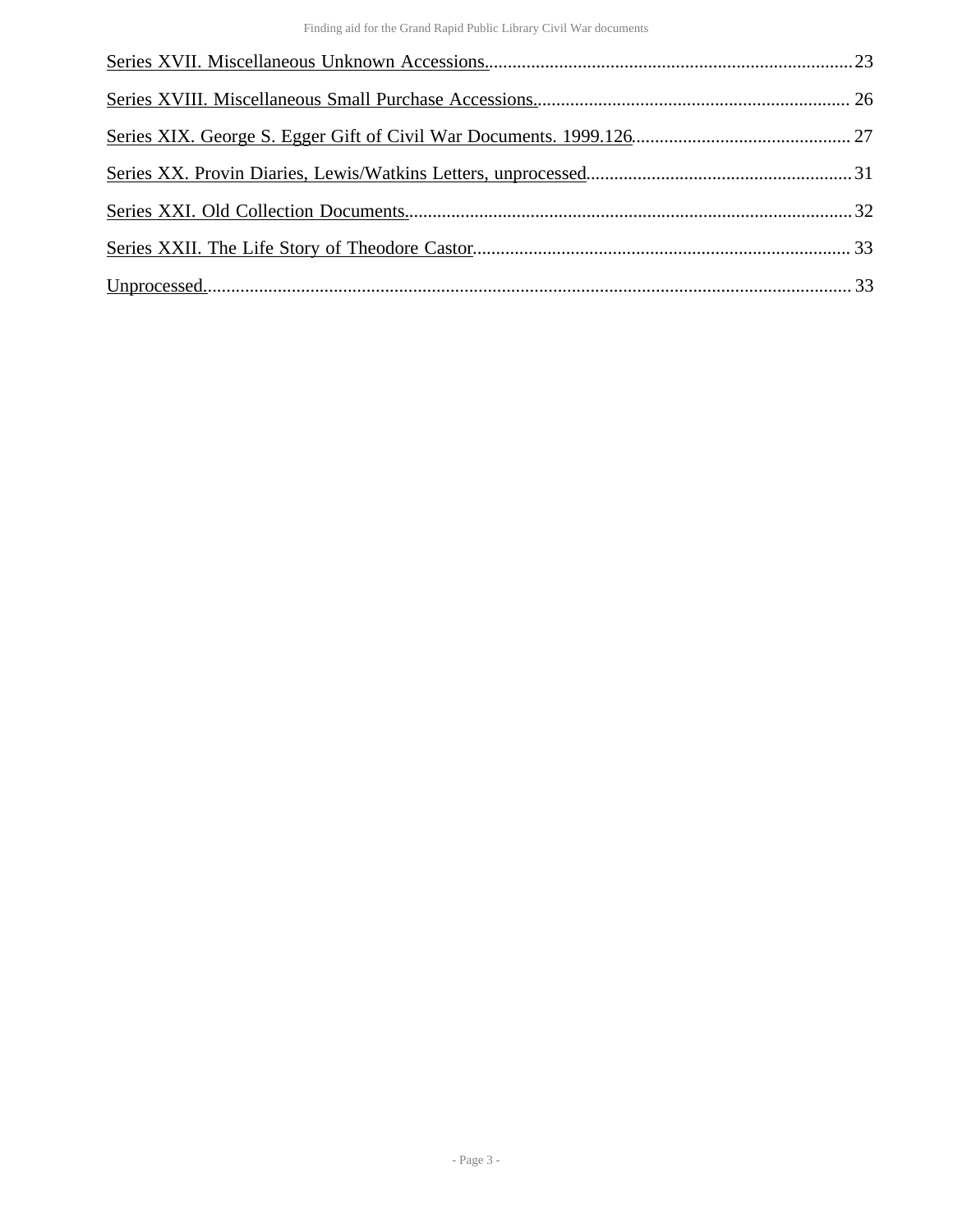# <span id="page-3-0"></span>**Summary Information**

..................................

| <b>Repository</b> | Grand Rapids Public Library, Grand Rapids History and Special<br><b>Collections Department</b>                                                                                                                                                                                                                                                                                                                                                                                                                                                                                                                                                                                                                                                                              |
|-------------------|-----------------------------------------------------------------------------------------------------------------------------------------------------------------------------------------------------------------------------------------------------------------------------------------------------------------------------------------------------------------------------------------------------------------------------------------------------------------------------------------------------------------------------------------------------------------------------------------------------------------------------------------------------------------------------------------------------------------------------------------------------------------------------|
| <b>Title</b>      | Grand Rapids Public Library Civil War documents                                                                                                                                                                                                                                                                                                                                                                                                                                                                                                                                                                                                                                                                                                                             |
| Date [bulk]       | Bulk, 1861-1865                                                                                                                                                                                                                                                                                                                                                                                                                                                                                                                                                                                                                                                                                                                                                             |
| Date [inclusive]  | 1860-1995, bulk 1861-1866                                                                                                                                                                                                                                                                                                                                                                                                                                                                                                                                                                                                                                                                                                                                                   |
| <b>Extent</b>     | 4.5 Linear feet 12 boxes                                                                                                                                                                                                                                                                                                                                                                                                                                                                                                                                                                                                                                                                                                                                                    |
| Language          | English                                                                                                                                                                                                                                                                                                                                                                                                                                                                                                                                                                                                                                                                                                                                                                     |
| <b>Abstract</b>   | This collection has been devised to bring together several small accessions<br>containing information related to Grand Rapids and Michigan in the<br>United States Civil War. Also included are a few national pictorials of the<br>era, which include information on all areas for background reference. Both<br>originals and facsimile documents are included in the collection, such as<br>letters, military records and journals of Michigan soldiers active in the<br>Civil War. Additionally, there are civil war era publications, such as an<br>original 1861 anti-slavery manuscript, an abolitionist manuscript by B.A.<br>Mather. Some photographs are included. Later documentation of the war<br>and Grand Rapids/Kent County area soldiers is also included. |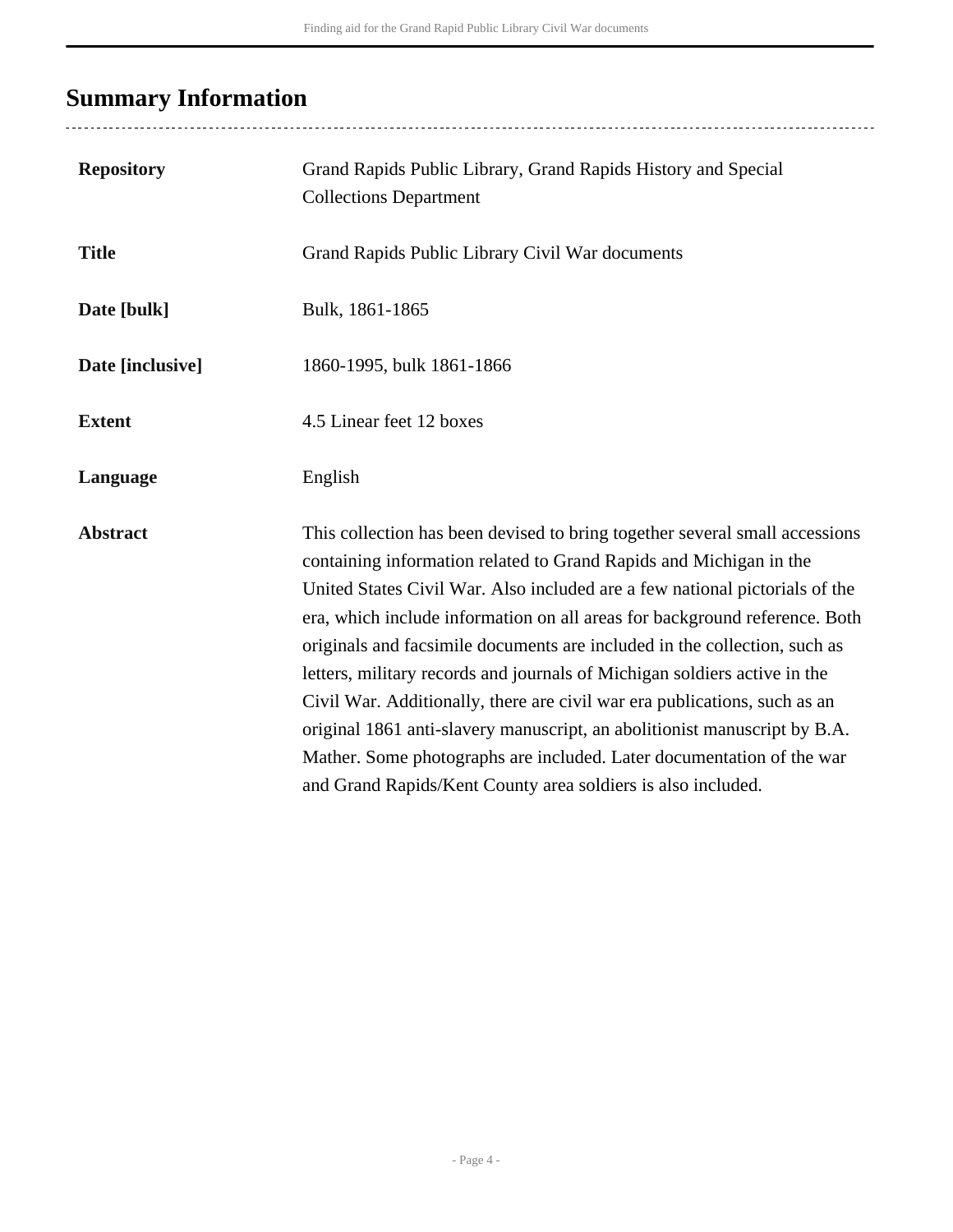# <span id="page-4-0"></span>**Arrangement note**

This collection is arranged by series that in most cases correspond with a unique accession. However, a few series collect together stray material by material type, such as the Miscellaneous Photographs series, or Miscellaneous Unknown accessions. Items transferred from the Local History book collection are often included with the Unknown accessions.

The collection has been processed in this manner to bring together small accessions which include one to several documents, related to the topic of Grand Rapids and the Civil War. Other Civil War related material is also located in other collections.

# <span id="page-4-1"></span>**Administrative Information**

# **Publication Information**

Grand Rapids Public Library, Grand Rapids History and Special Collections Department

### **Processing Information note**

A photograph published in the Grand Rapids Sampler, pg. 62, including Silas Perkins and Theodore Lampert, was misidentified as being a Civil War photo. It was identified by John Gelderloos as not being from the Civil War.

54-44-2: Soldiers (25). 1. Image shows three (3) soldiers seated and one (1) standing, in front of a tent. A rifle and bag are beside the soldier identified as Theodore Lampert, and Silas Perkins is identified as the soldier standing.

This image was previous identified as Civil War era, but is now believed to be ca. 1890s. This image was previously identified as 25th Michigan Infantry, but it is now believed that the mark on the bag may be for the 2nd Michigan Infantry. Other documents in the GRPL Archives place Theodore Lampert as Company H, 2nd Regiment, Michigan State Troups, honorably discharged Jan. 2, 1893, with the rank of Captain.

# <span id="page-4-2"></span>**Related Materials**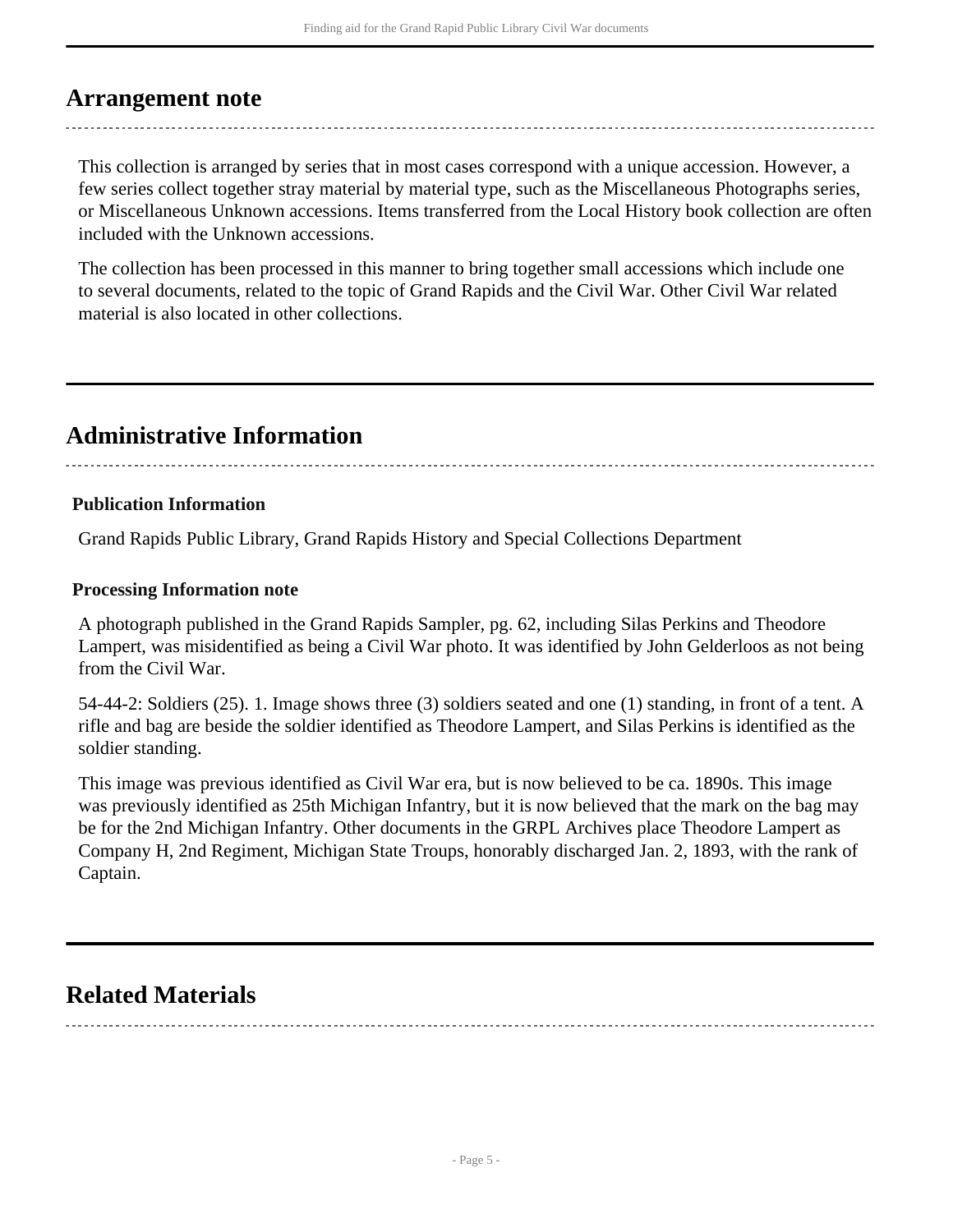# **Related Archival Materials note**

007: Amasa B. Watson Post #395 Department of Michigan Grand Army of the Republic. Records.

025: Daughters of Union Veterans of the Civil War.

054: Grand Rapids Public Library Photographs Collection. Photos, either under the term "Civil War Soldiers" or under a specific name.

094: Richmond Family Papers. Rebecca Richmond Civil War era diaries.

101: Dorothy Keister Collection. Includes letters between David Noble and his wife Mary (Knapp) Noble (later Taylor), a carpenter from Sparta, MI., volunteered for Civil War service in Co. C, 1st Michigan Engineers and Mechanics

106: Camp Lee Guard Reports. Post Guards Reports, 1863-64, for Camp Lee, Grand Rapids, Michigan.

110-1-11: Transcriptions and clippings of Civil War letters from 1960/62 newspaper reports.

110-1-2.5: Stephen Lowing letters.

114: Josephene Bender Collection, including letters from family living in the South during the Civil War, which provide information about civilian life in the towns and military life in the camps.

117: Henry McConnell Collection of Civil War era military broadsides (poster graphics).

122: Ada (Mi.) Glass Negative Coll. Civil War toy soldiers.

144: Kent County Men in the Civil War. Manuscript, ca. 1930's.

171: John W. Champlin Papers, includes Civil War era letters between he and his brother, Brigadier General Stephen G. Champlin, as well as other documents concerning the General's Military Career (1861-1864).

181: Francis Hall Collection. Contains lists of graves of veterans of United States wars in various Michigan cemeteries, (1754-1939), plus rosters of military units formed in Grand Rapids.

200: Isaac Tower Correspondence. Photocopied letters to Isaac Lewis Tower, a soldier with the 13th Michigan Infantry Regiment during the Civil War.

201: Old Michigan Third. Men who served in the Third Michigan Infantry during the Civil War.

238: Sterling Family Records, Daniel L. Sterling of the 1st Michigan Engineers and Mechanics, Company D.

244: Michigan Soldiers Reported in Civil War Era Newspapers

332: Jackson D. Dillenback Collection at the Grand Rapids Public Library

GRPL Portrait and Biography files, under individual name of soldier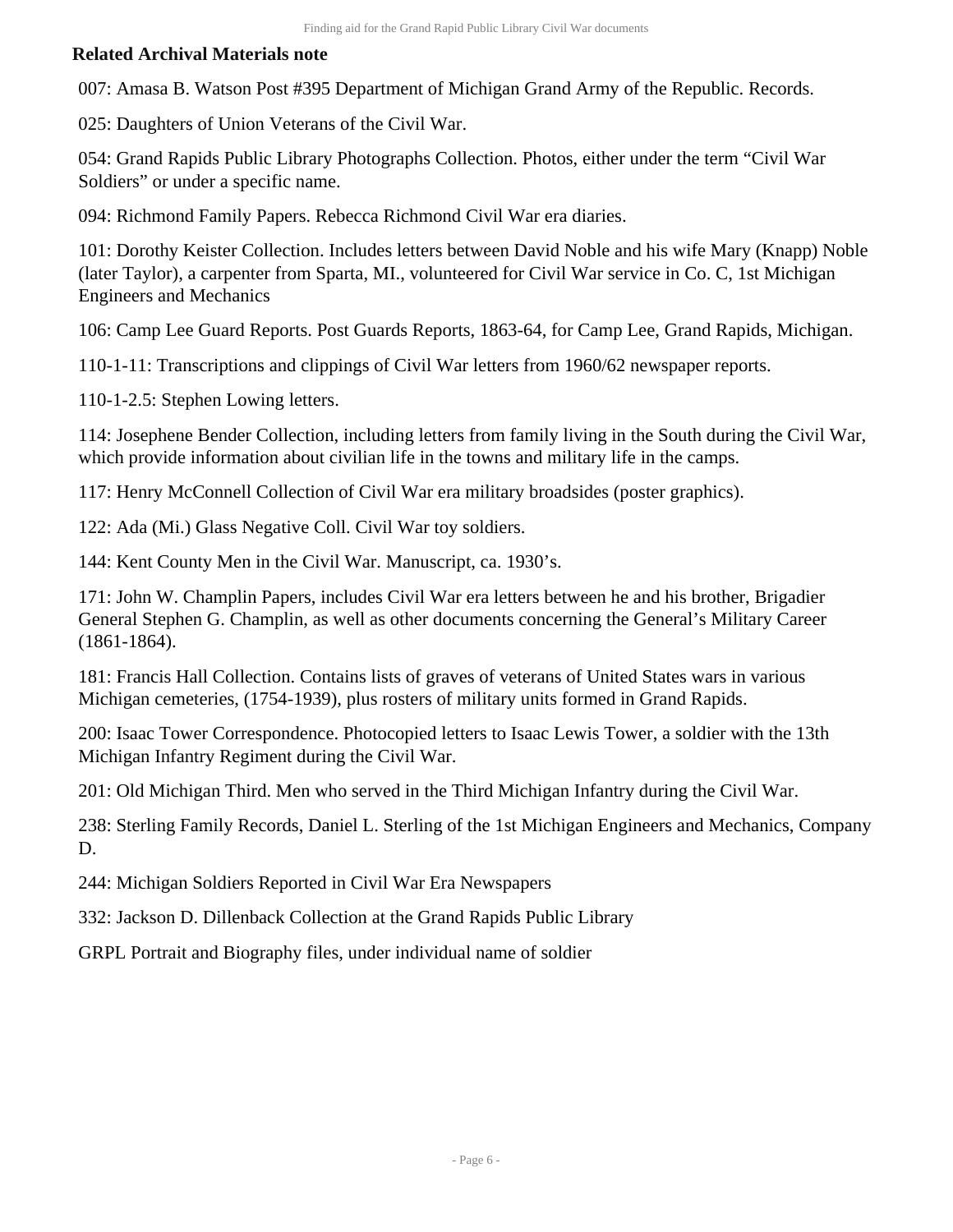# <span id="page-6-0"></span>**Controlled Access Headings**

### **Geographic Name(s)**

- Grand Rapids (Mich.) -- History
- United States -- History -- Civil War, 1861-1865 -- Personal narratives

# **Subject(s)**

• United States -- History -- Civil War, 1861-1865

# <span id="page-6-1"></span>**Index to soldiers in the collection - pending**

Theodore W. Bement George S. Bishop Charles E. Bolza Henry G. Cady Charles H. Cary Wesley A. Clark Camper (Cemper) Frederick Idema / Henry Idema James H. Keeney (Keeny) Daniel Littlefield Charles D. Lyon Andrew McDonald Thomas V.B. Mitchell Charles P. Parks Peter A. Weber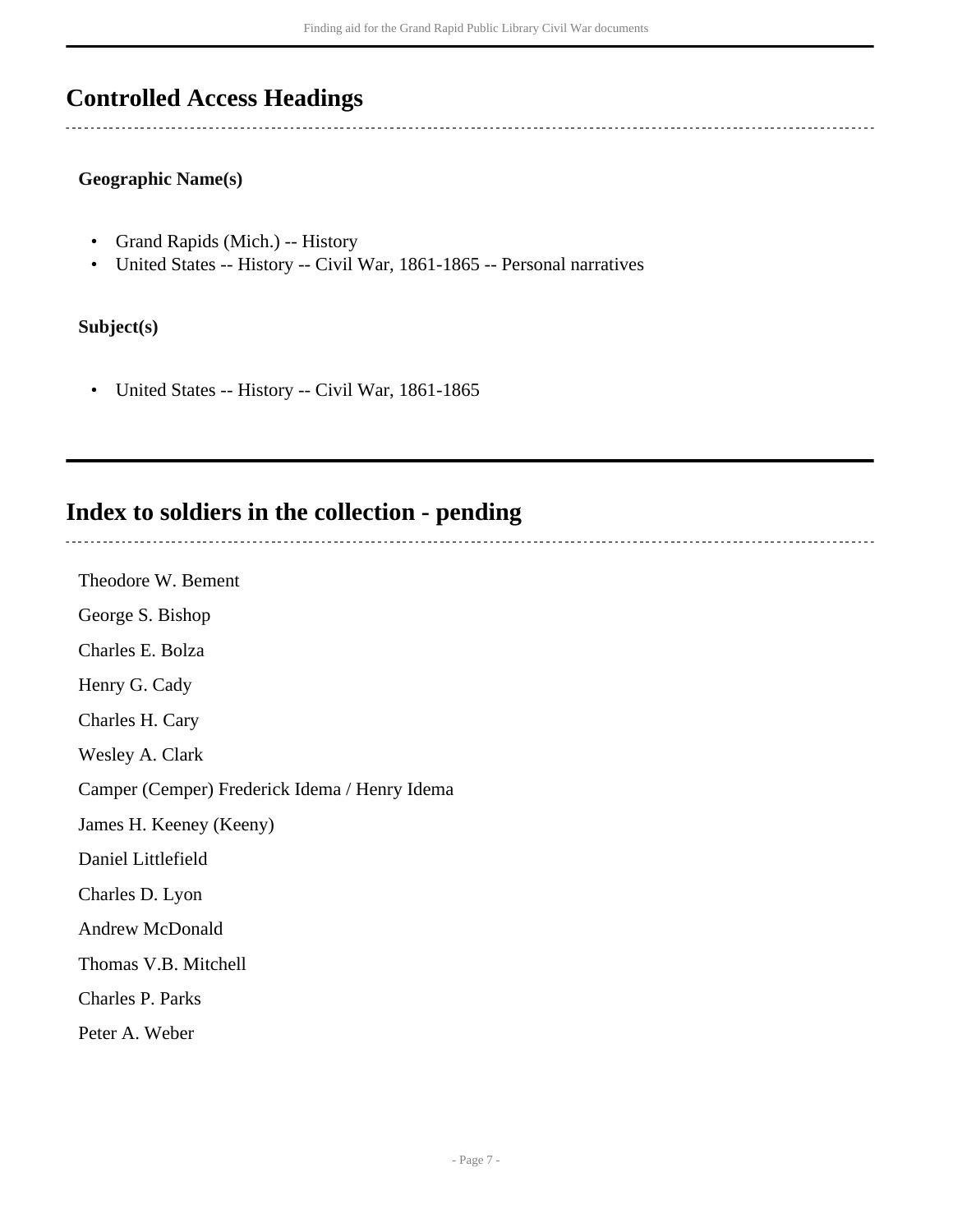# <span id="page-7-0"></span>**Collection Inventory**

<span id="page-7-2"></span><span id="page-7-1"></span>

| <b>Series O. General Miscellaneous Series</b>                                               |              |               |
|---------------------------------------------------------------------------------------------|--------------|---------------|
|                                                                                             |              | <b>Box</b>    |
| Miscellaneous news clippings (2)                                                            |              | $\mathbf{1}$  |
|                                                                                             | <b>Box</b>   | <b>Folder</b> |
| Clippings from Vertical File, Civil War Era                                                 | $\mathbf{1}$ | 30            |
| Clippings from Vertical File, Post Civil War                                                | $\mathbf{1}$ | 31            |
| <b>Kent County Civil War Monument</b>                                                       |              |               |
|                                                                                             |              | <b>Box</b>    |
| Kent County Civil War Monument. Service of Rededication. Oct. 4, 2003. Program.<br>2003.079 |              | 0.5           |
| Email from Bruce Butgereit. May 11, 2003.                                                   |              | 0.5           |
| Series I. Charles E. Bolza / Charles H. Cary / Charles P. Parks / Peter A. Weber. 1861-1864 |              |               |
| <b>Scope and Contents note</b>                                                              |              |               |
| Accession #:1986.485.                                                                       |              |               |
| Donor: Unknown.                                                                             |              |               |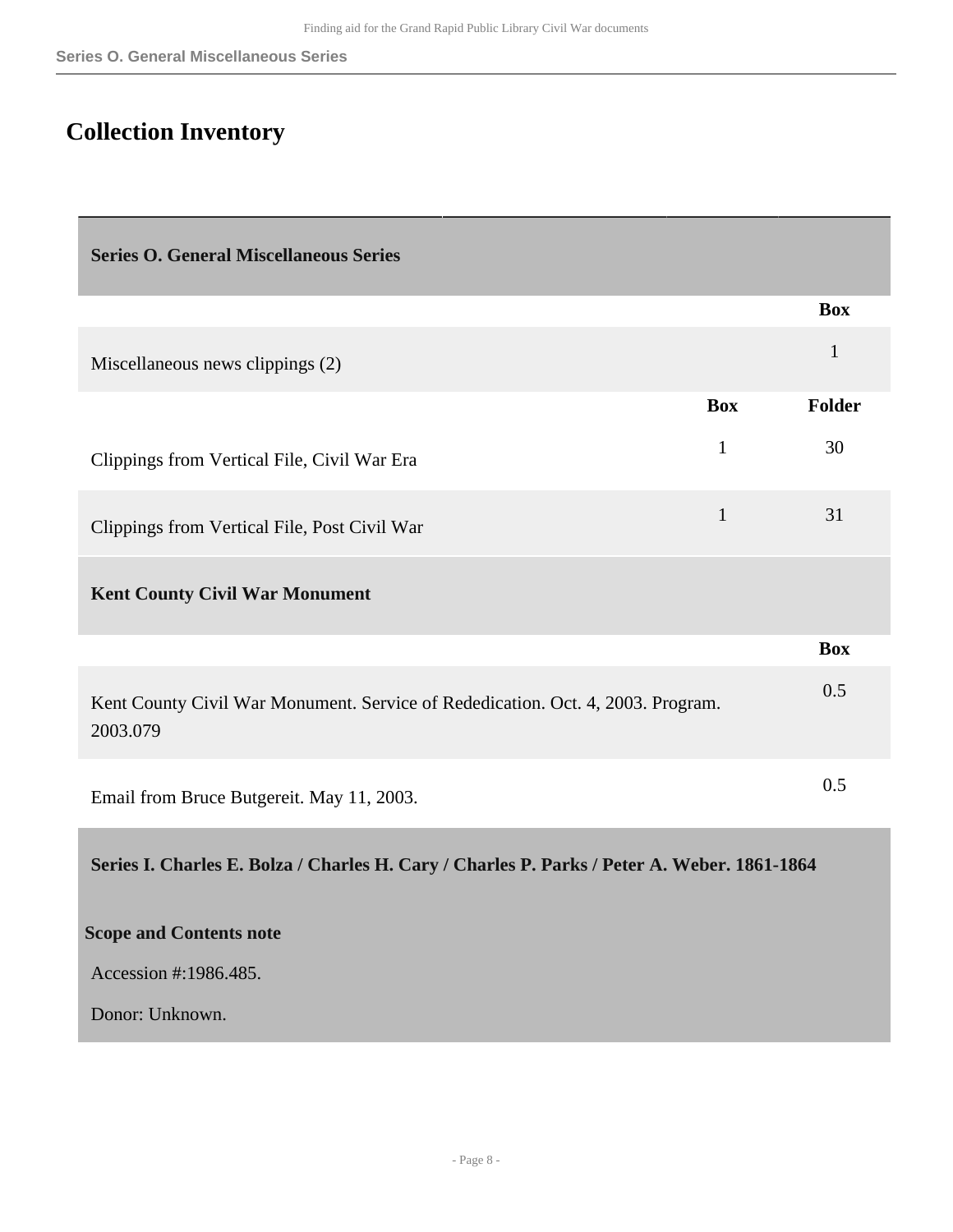This series contains photocopied sheets with summary information on 4 Grand Rapids men, along with a sheet on the 6th Cavalry at Grand Rapids Camp Kellogg.

Bolza and Weber were both members of the 6th Michigan Cavalry, which was the first troop to stay at what was to be called Camp Kellogg, in the vicinity of Lyon & College, per the enclosed document. Both soldiers were killed in action at Falling Waters, Maryland July 14, 1863. Cary (Carey) enlisted in Company A, 3rd Michigan Infantry, and died from disease in 1863.

Parks served on the USS Cricket Mississippi Squadron, and was killed in action on the Red River on April 26, 1864.

|                                                                                                                  | <b>Box</b>   | <b>Folder</b> |
|------------------------------------------------------------------------------------------------------------------|--------------|---------------|
| [Camp Kellogg, Grand Rapids & the 6th Cavalry. Unidentified<br>reminiscence. Original typed sheet and photocopy] | $\mathbf{1}$ |               |
| Summary sheet & In Memoriam, Charles E. Bolza                                                                    | 1            | 2             |
| Summary sheet & In Memoriam, Peter A. Weber                                                                      | 1            | 3             |
| In Memorium, Weber & Bolza [newspaper clipping]                                                                  | 1            |               |
| Summary sheet, Charles H. Cary                                                                                   | 1            | 5             |
| Summary sheet, Charles P. Parks                                                                                  | 1            | 6             |

<span id="page-8-0"></span>**Series II. George S. Bishop. 1861-1865, 1965, 1986. (Bulk, 1861-1865)**

#### **Scope and Contents note**

Accession #: 1987.072.

Donor/Transcriber: Vickie [Harris?]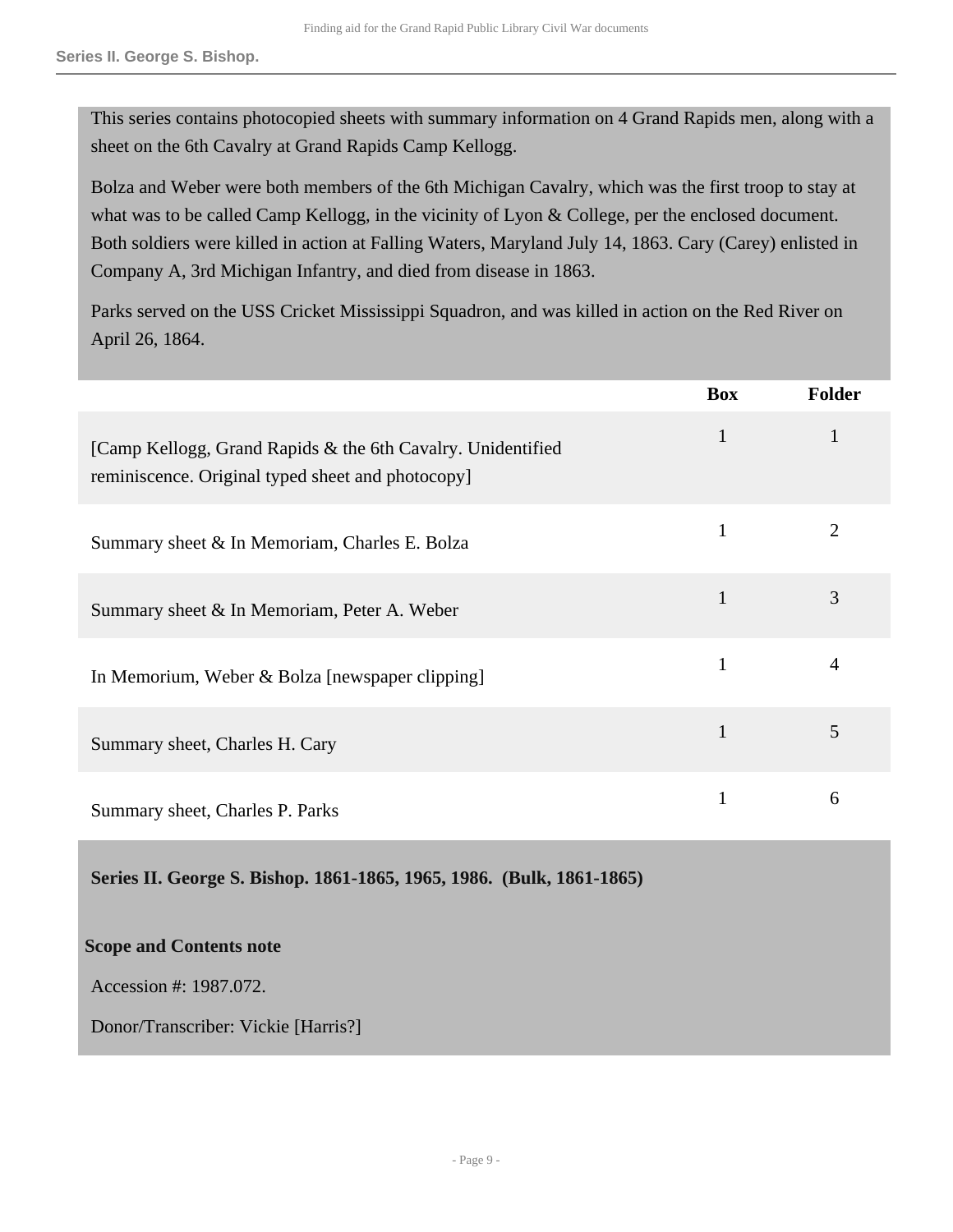George S. Bishop enlisted in Company F, Second Cavalry, on September 10, 1861. On April 4, 1864 he was transferred to the Veteran Reserve Corps. It is believed that he drowned on the way home after the war. He wrote from and fought in such places as Missouri, Tennessee, Mississippi, Kentucky and Washington.

Included are 26 transcribed letters (originals are not present) from George to various family member. George often reports on the death of his comrades and battle situations.

An introductory letter from the transcriber give more family history.. The transcriber has included photocopies of photos of "reproduced" Civil War items, such as guns, cannons and other weapons. There is also an article about the original Bishop Farmhouse.

|                                                                                           | <b>Box</b>                                                                                                                                     | <b>Folder</b> |
|-------------------------------------------------------------------------------------------|------------------------------------------------------------------------------------------------------------------------------------------------|---------------|
| George S. Bishop's Letters.                                                               | 1                                                                                                                                              | 7             |
| Images of Civil War Realia [photocopies]                                                  | $\mathbf{1}$                                                                                                                                   | 8             |
| Clipping on George Bishop's father's house: "M57 Progress Dooms"<br>Centennial Farmhouse" | $\mathbf{1}$                                                                                                                                   | 9             |
| Series III. Charles D. Lyon 1862-1866                                                     |                                                                                                                                                |               |
| <b>Scope and Contents note</b>                                                            |                                                                                                                                                |               |
| Accession #: 1983.004.                                                                    |                                                                                                                                                |               |
| Donor: Cindy Pulnifer Phelps                                                              |                                                                                                                                                |               |
| $\alpha$ in $\mathbf{r}$ is the set of $\alpha$                                           | $\mathbf{v}$ $\mathbf{v}$ $\mathbf{v}$ $\mathbf{v}$ $\mathbf{v}$ $\mathbf{v}$ $\mathbf{v}$ $\mathbf{v}$ $\mathbf{v}$ $\mathbf{v}$ $\mathbf{v}$ | $\sim$ $\sim$ |

<span id="page-9-0"></span>Charles D. Lyon entered the service in Company A, 3rd (Michigan Volunteers) Infantry as a Second Lieutenant. He was later commissioned as First Lieutenant. He eventually became Captain of Company K, and resigned from military duty because of medical reasons on October 25, 1862.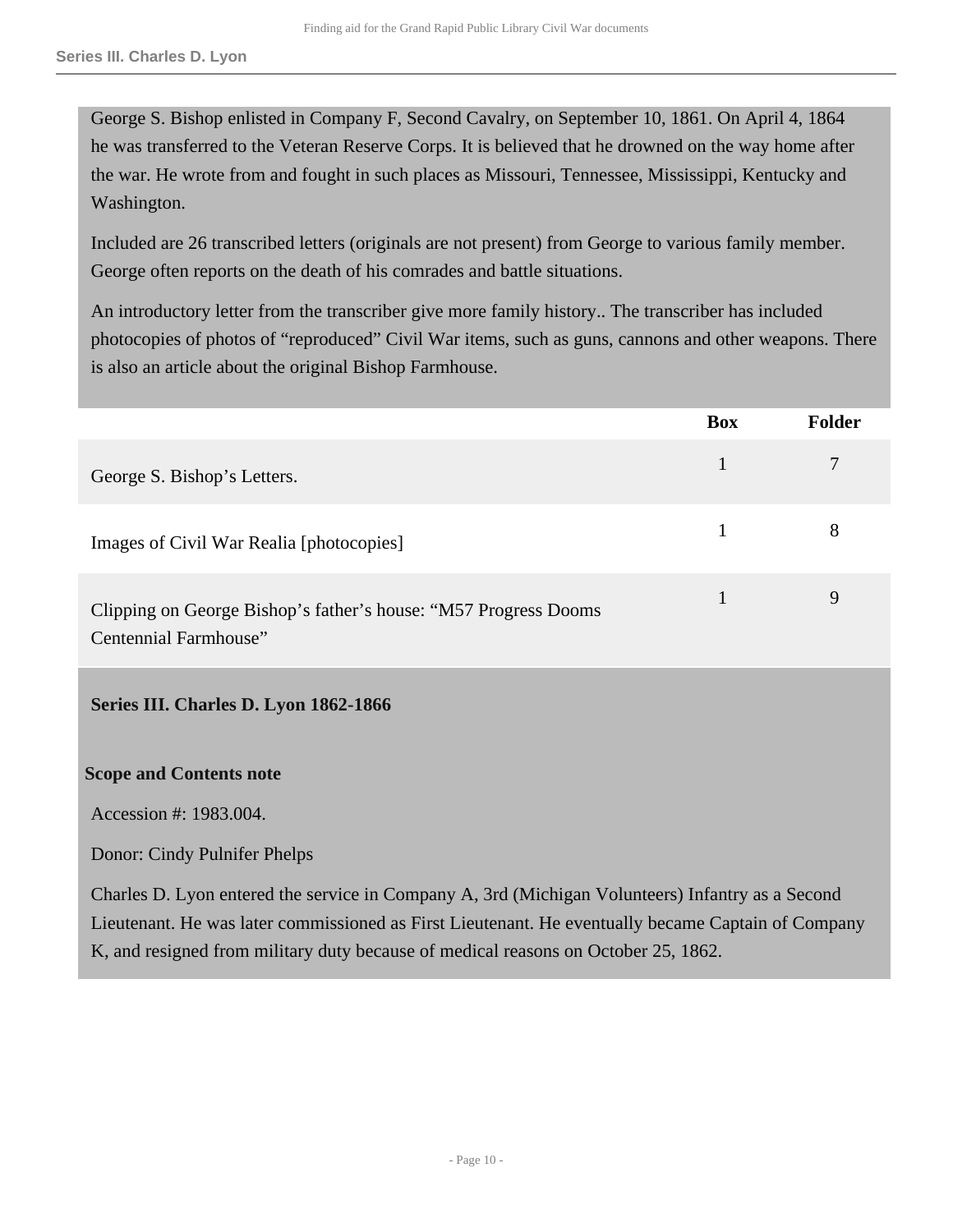Mainly composed of Lyon's medical records, also included records such as leave of absence papers, financial records, personal correspondences and a will of some sort. An envelope mailed from Washington has also been maintained with the collection.

### **Correspondence and documents, Charles D. Lyon**

|                                                                       | <b>Box</b>   | <b>Folder</b> |
|-----------------------------------------------------------------------|--------------|---------------|
| 1. Nov. 22, [1861] Letter. To Charles from J.? G.? Champlin           | $\mathbf{1}$ | 10            |
| 2. June 13, 1862. Special orders no. 5.                               | $\mathbf{1}$ | 10            |
| 3. July 5, 1862. Special orders no 153.                               | $\mathbf{1}$ | 10            |
| 4. Jan. 15, 1863(?). Memo M.B. Munise(?)                              | $\mathbf{1}$ | 10            |
| 5. June 1, 1864. Surgeon's note, Charles Collidge                     | $\mathbf{1}$ | 10            |
| 6. May 28, 1866(?). Memo. Wm. S. Stryker.                             | $\mathbf{1}$ | 10            |
| 7. Jan. 1, Letter. To Capt. From S.? G.? Champlin. [Will]             | $\mathbf{1}$ | 10            |
| 8. Envelop, to Capt. Charles S.? Lyon from Adjutant General's Office. | $\mathbf{1}$ | 10            |
| 9. Photocopy. Data sheet.                                             | $\mathbf{1}$ | 10            |
|                                                                       |              |               |

<span id="page-10-0"></span>**Series IV. Wesley A. Clark/ Major Russel T. Darrow / Captain Pierce 1864-1865, 1893 (Bulk, 1864-1865)**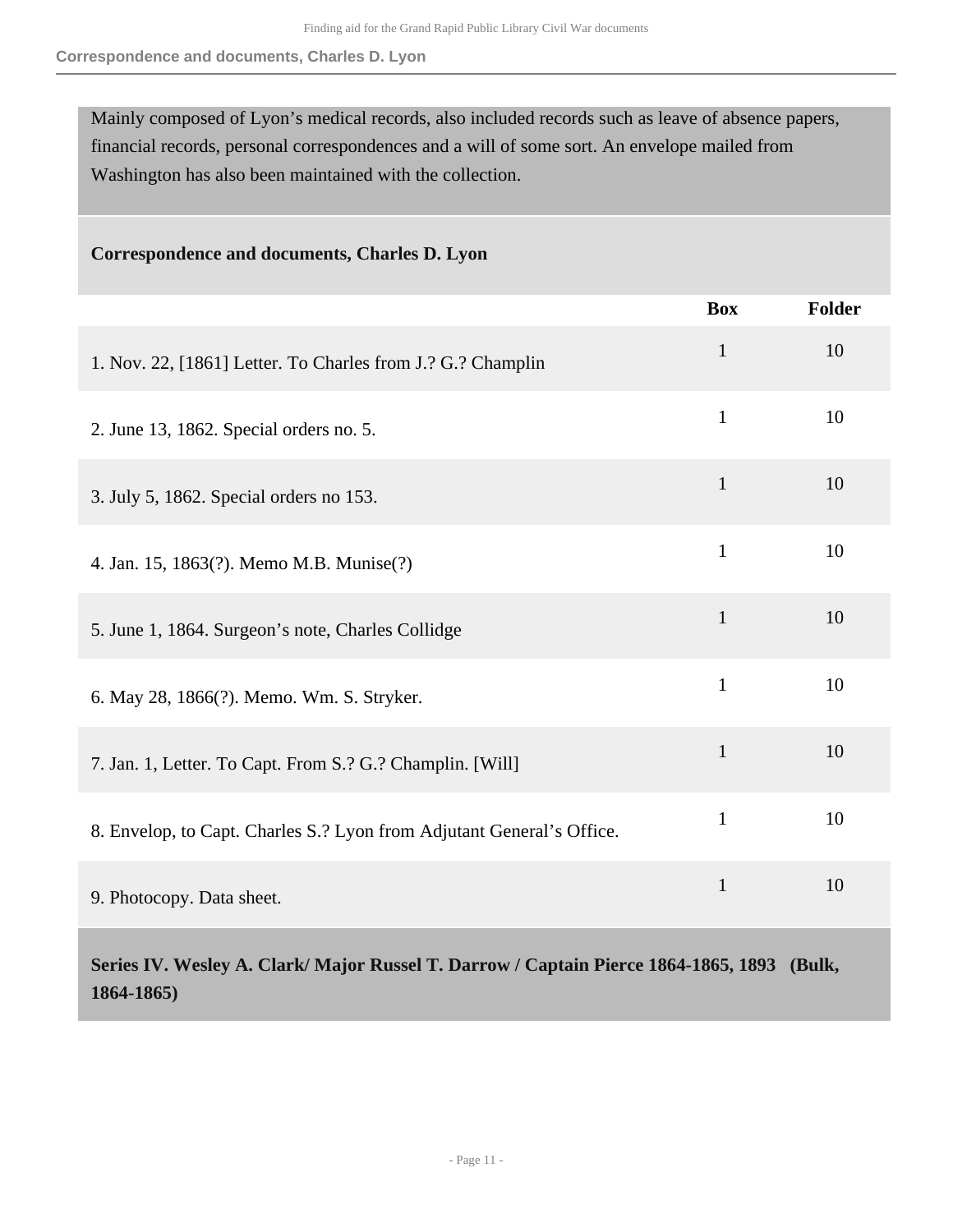#### **Scope and Contents note**

Accession #: 1993.017.

Donor: Lois Ballema

Wesley A. Clark enlisted in Company K, 6th Cavalry on September 10, 1862 in Assyria, Michigan, at age 19. He was mustered October 13, 1862 and taken prisoner at Travillian Station Virginia on June 11, 1864. He was discharged for disability at Baltimore, Maryland on May 19, 1865. This series includes two photocopied letters, the first being one that he wrote to his first wife, Juliette Beebe while a POW at Andersonville, GA. The second letter is written to the Pension Officer at Kalamazoo, Michigan, proving that Clark did indeed fight in the Civil War.

Also included are two original photos, one of Major Russel T. Darrow of the 2nd Calvary, Company M, inscribed "Yours Truly". The other is of Captain Pierce, possibly , Captain Byron R. Pierce, Company "K", 3rd Regiment, or Lieut. Col. Edward Pierce. Its origin is unknown.

No association between the 3 men is currently known.

<span id="page-11-0"></span>

|                                | <b>Box</b>     | Folder         |
|--------------------------------|----------------|----------------|
| Letters, Wesley A. Clark       | $\mathbf{1}$   | 11             |
| Photo. Russel T. Darrow        | $\overline{2}$ |                |
| Photo. Captain Pierce          | $\overline{2}$ | $\overline{2}$ |
| Series V. Henry G. Cady 1862   |                |                |
| <b>Scope and Contents note</b> |                |                |
| Accession #: 1985.12.          |                |                |
| Donor: Susan C. MesRobian      |                |                |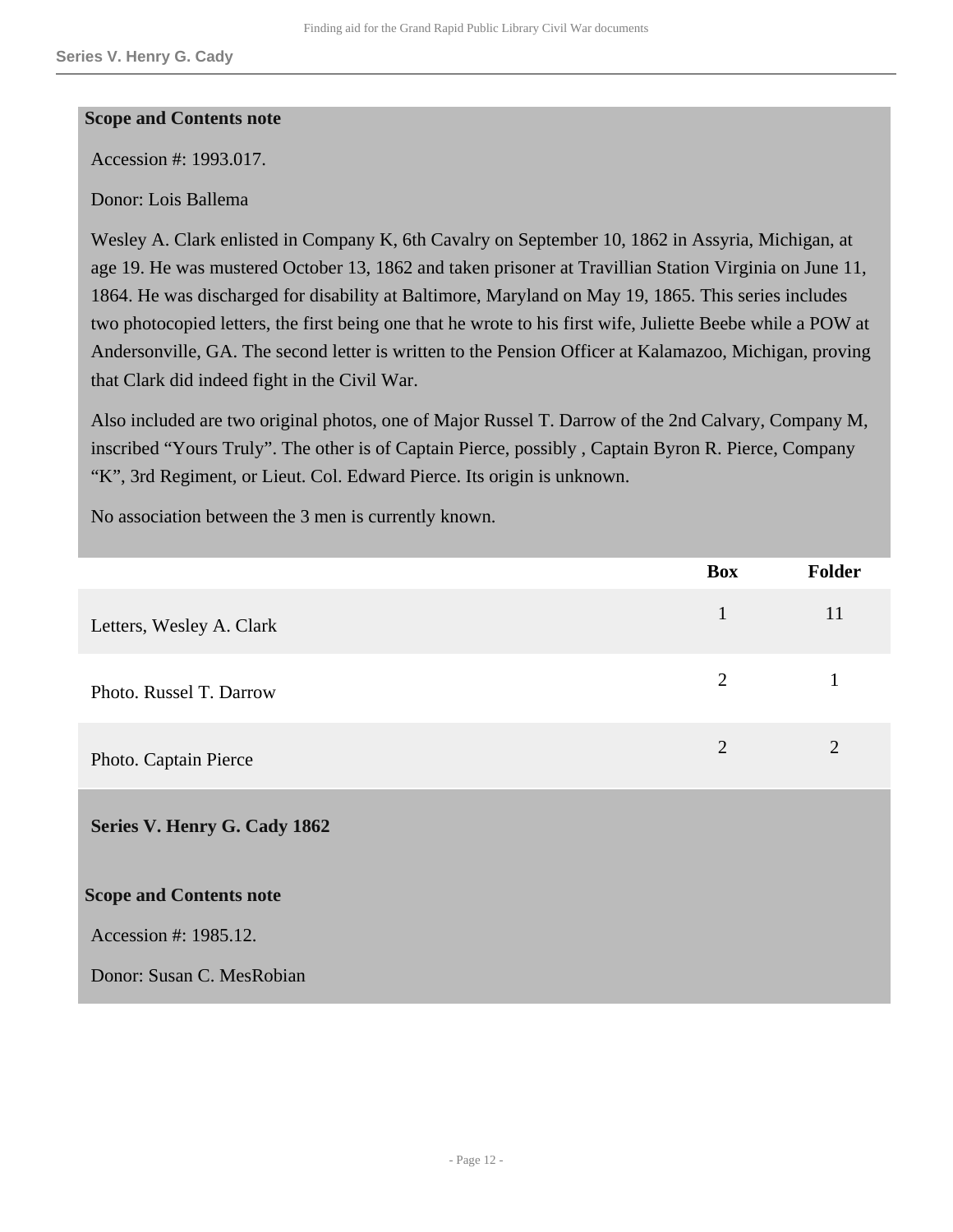Cady enlisted and was mustered at Branch County, Mi., on August 24, 1861 in Company D, 11th Infantry. Cady was later transferred to Medical Department at Bardstown Kentucky, on April 1, 1862.

Included in this series are four photocopied letters that Cady wrote in 1862, while stationed at the Medical Department. He wrote about the conditions of the hospitals that he visited, some in depth reports on the wounds of the soldiers, his general duties and several humorous antidotes.

|                        | <b>Box</b> | Folder |
|------------------------|------------|--------|
| Letters, Henry G. Cady |            |        |

<span id="page-12-0"></span>**Series VI. Daniel Littlefield 1861-1864, 1891 (Bulk, 1861-1864)**

#### **Scope and Contents note**

Accession #: 1986.483, 1990.031.

Donor: Unknown & Irma G. Cornelius

Littlefield enlisted in Company A, 3rd Infantry as Corporal on June 10, 1861 in Kent County. He was discharged at Detroit Michigan on October 30, 1862. He reentered service in Company I, 7th Cavalry as 2nd Lieutenant. He received several commissions during his later tour of duty. He died a 1st Lieutenant or Major, of disease (small pox) at Washington D.C., on January 4th or 6th, 1864. He is buried in Harmony Cemetery in Washington D.C. He was born Feb. 11, 1837. The Littlefield's are said to have come to Grand Rapids in the 1850's.

Included in the Littlefield Collection are:

Photocopies of Mrs. Anna Littlefield's (Daniel's mother) Declaration for Pension, and other letters proving her identification. Father James P. Littlefield deceased. (1986.483)

Two copies of a letter, transcribed ca. 1941 by Mrs. L.A. Sarah Littlefield Cornelius, his niece, from Daniel, July 18-21, 1861. He writes from such places as Virginia, Fairfax, Centerville, and Bull Run. Littlefield reports on battle scenes and tells about the tasks he and his comrades were sent on. He refers to Charles Lyon. (See Series 3) (1986.483 & 1990.031)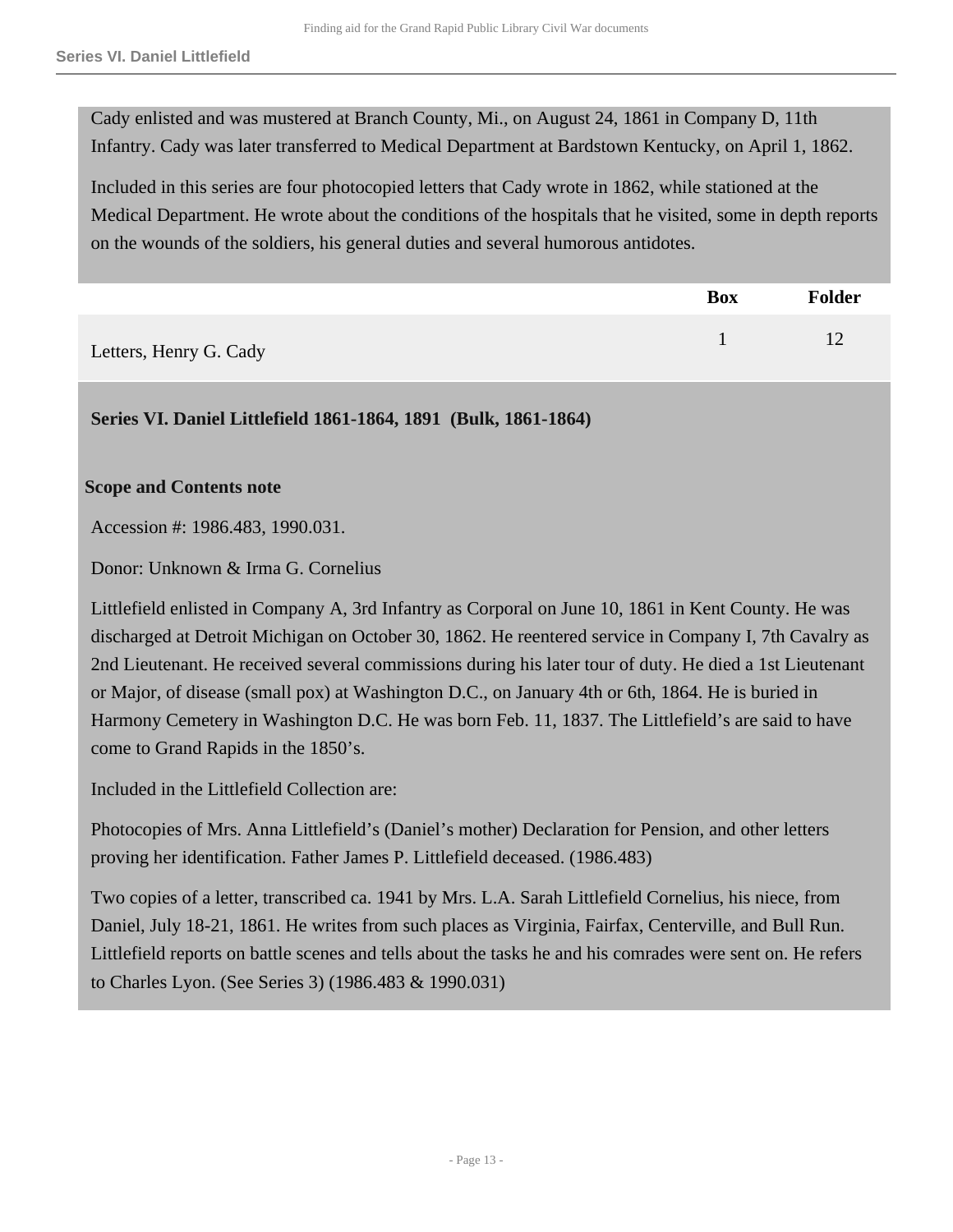Letter. Apr. 29, 1990. To City Historian Gordon Olson from descendent/donor, Irma G. Cornelius, with more historical information. (photocopy)

Chpt. LIII "Grand Rapids and Kent County in the War for the Union" From History of Grand Rapids, Mich. / Baxter, 1891., p. 575-577.

Record of Service of Michigan Volunteers in the Civil War, 1861-1865?, p. 83.

One sheet of family genealogical data & photos from unidentified source, including Daniel Webster Littlefield as a soldier. (photocopy)

|                                      | <b>Box</b> | <b>Folder</b> |
|--------------------------------------|------------|---------------|
| Pension documents.                   |            | 13            |
| Letters, Daniel Webster Littlefield. |            | 14            |
| References.                          |            | 15            |

<span id="page-13-0"></span>**Series VII. Thomas V.B. Mitchell 1863** 

#### **Scope and Contents note**

Accession #: 1986.483.

Thomas V.(Vail) B. Mitchell enlisted in Company H, 4th Cavalry as First Sergeant on August 1st, 1862 in Grand Rapids. He was mustered on August 29, 1862. He died a 2nd. Lieutenant, on January 16, 1863, of wounds received Dec. 31, 1862, in action at the Battle of Murfreesboro, Tenn. or Battle of Stone River, Tennessee. Mitchell was born in Saulsburg, Connecticut, he followed his mothers family in Grand Rapids around 1856, to take a position in the Dr. Johnson's new drug store in Collins' Hall, Canal Street. In 1859 he was employeed of Mr. J.C. Gallup.

This collection is composed of photocopied records of Mrs. Maria J. Mitchell's, of Grand Rapids, widow of Benjamin H. Mitchell, as she attempts to receive pension because of her son's death (Thomas V.B. Mitchell) in the Civil War.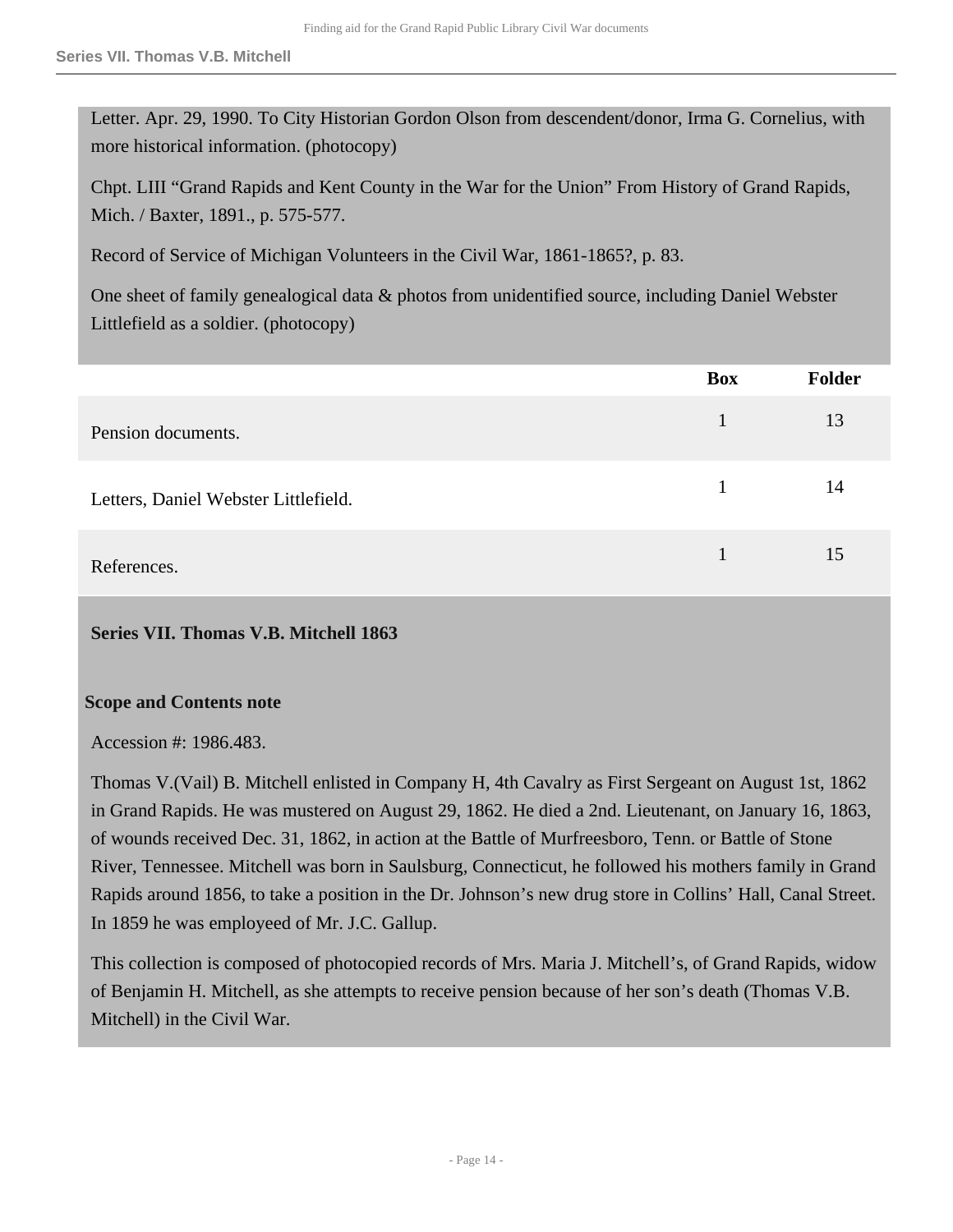Also included is a photocopy "In Memoriam", taken from Civil War newspaper clippings.

|                                                                    | Box | Folder |
|--------------------------------------------------------------------|-----|--------|
| Thomas V.B. Mitchell "In Memoriam" (original and copy) and pension |     | 16     |
| documents.                                                         |     |        |

#### <span id="page-14-0"></span>**Series VIII. Andrew McDonald 1862-1865**

#### **Scope and Contents note**

Accession #: 1988.026.

McDonald enlisted in Company F, 21st Infantry on August 9, 1862 in Lowell. (Other reports have him enlisted in Company B, 21st Michigan Volunteer Infantry.) He was mustered September 3, 1862 and mustered out at Washington D.C., June 8, 1865.

This collection includes a transcribed and photocopied version of McDonald's recollection of his contribution to the Civil War. He reports on the conditions in Chattanooga and Lookout Mountain, and participated in the Battle of Chickamauga, Sherman's March to the Sea, the Battle of Bentonville and the Great Review in Washington D.C.

|                                                 | Box | Folder |
|-------------------------------------------------|-----|--------|
| Andrew McDonald Autobiography/War Reminiscents. |     |        |

<span id="page-14-1"></span>**Series IX. James Keeney 1859-1863, 1888, and 1942 (Bulk, 1859-1863)**

#### **Scope and Contents note**

Accession #: 1993.019

James Henry Keeny or Keeney was born in Canada Apr. 15, 1839. He enlisted in Company D, Engineers and Mechanics, September 22, 1862 at Grand Rapids. He was mustered October 6, 1862, and was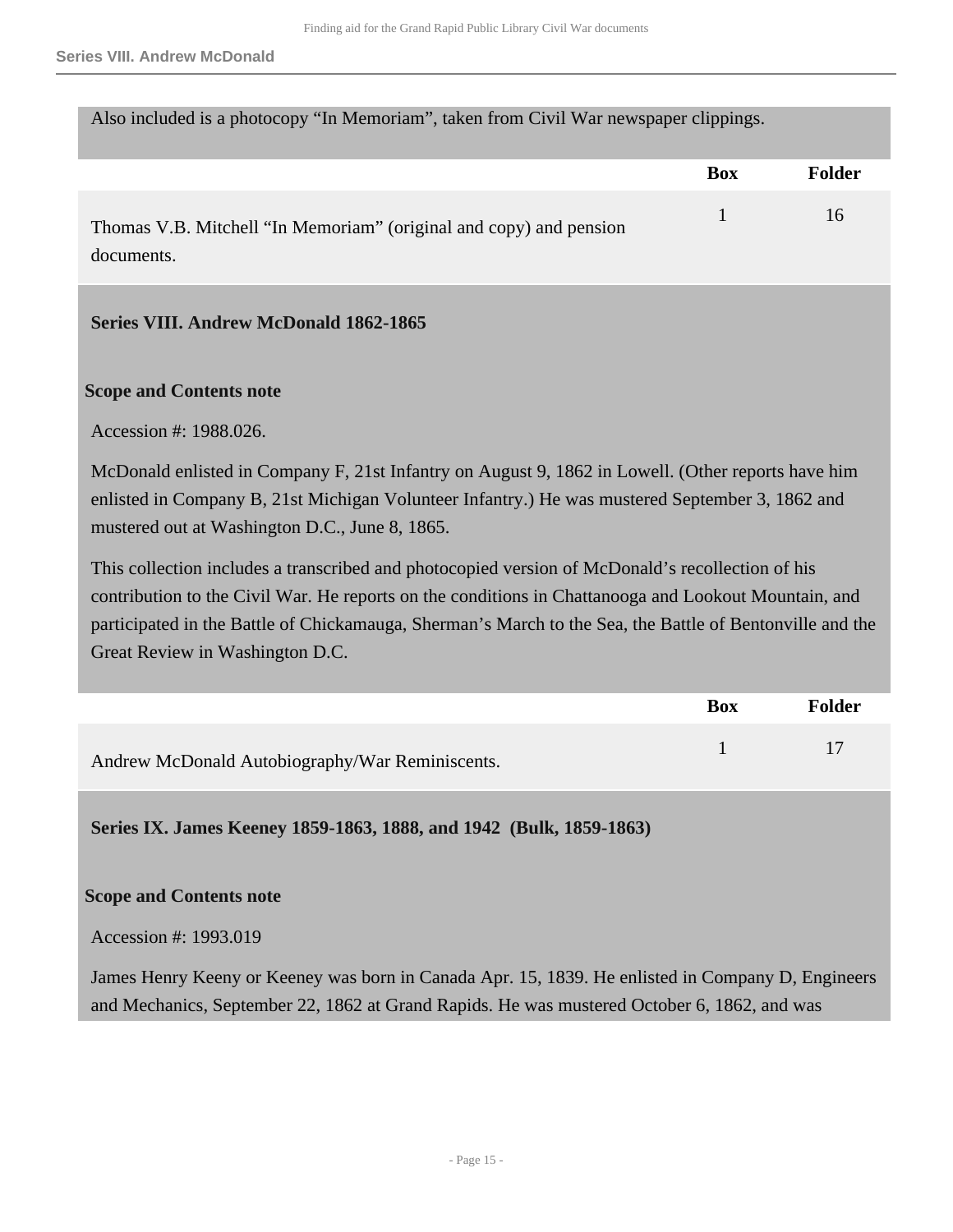discharged on a Surgeon's certificate of disability at Nashville, Tennessee on May 30, 1863. Keeney was later a teacher in Kelloggsville and Kent County. He died in Oakland Co., Mich. Nov. 30, 1921.

This collection is composed of all photocopied documents. There are three letters in this collection, one written before and the other two during the Civil War. Of the Civil War letters, one reports on Keeney's medical problems, while the other is illegible.

The Government documents are records of his enlistment, payroll, certificate of disability for discharge and his medical discharge.

The post-Civil War documents related to his job as a teach, plus his death certificate, which gives his wife's name as Anna.

|                                                                                                    | <b>Box</b> | <b>Folder</b> |
|----------------------------------------------------------------------------------------------------|------------|---------------|
| 1859 Letter to Cousin                                                                              | 1          | 18            |
| James H. Keeney War correspondence with future wife Jennie (Mary Jame<br>Pelton), and Miss Willett |            | 19            |
| Enrollment and Discharge documents                                                                 |            | 20            |
| <b>Teaching Data and Death Certificate</b>                                                         |            | 21            |

#### <span id="page-15-0"></span>**Series X. Miscellaneous Photographs.**

#### **Scope and Contents note**

This series include stray photographs of soldiers from the Civil War era, not received with other accessions here. However, the soldiers depicted may be included in the other accessions. It also includes miscellaneous later photos documenting the Civil War.

Accession numbers are included with the photos themselves, and the accession data is available in the Archivist's various databases.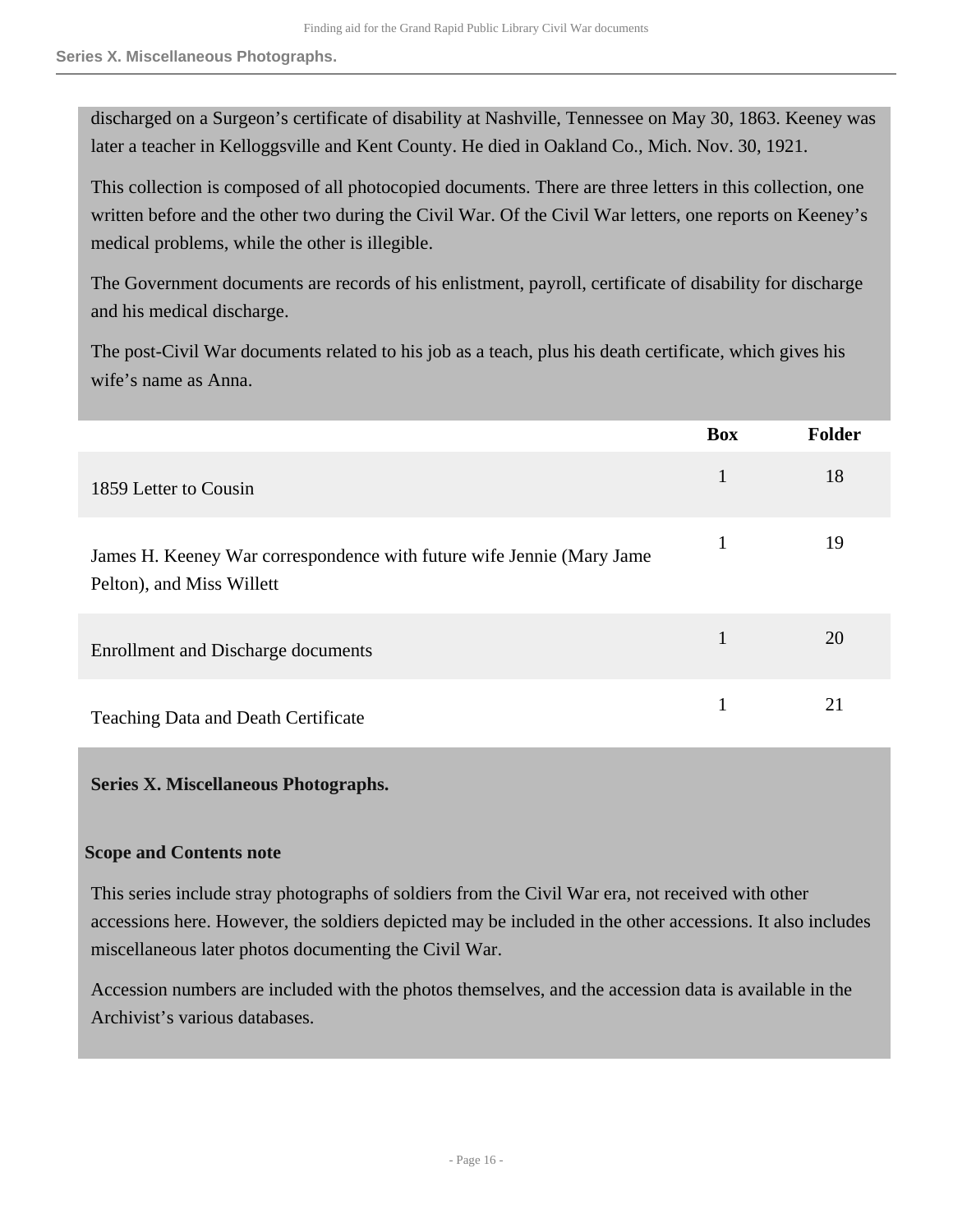|                                                                                                                                                                              | <b>Box</b>     | <b>Folder</b>  |
|------------------------------------------------------------------------------------------------------------------------------------------------------------------------------|----------------|----------------|
| Grand Rapids St. Mark's Civil War Heroes. 00.[454].1 Including Peter<br>Weber; Charles Bolza; Thos. Mitchell; Chas. Cary; John Mann; Wm.<br>Camberlain; Dan Littlefield.     | $\overline{2}$ | 3              |
|                                                                                                                                                                              |                | <b>Box</b>     |
| Company B, 1st Mich. Engineers & Mechanics, 1863/64. Copy photo, by Hamilton's<br>Gallery [1894]. Gift of Mrs. Glendon Richards.                                             |                | 3              |
|                                                                                                                                                                              | <b>Box</b>     | <b>Folder</b>  |
| Civil War Monument, corner of Hall and Jefferson St., S.E. "Left"<br>Cantonment Anderson " "Lest we forget  June 12, 19??" 2 color<br>photos, taken May 28, 2002. (2002.071) | $\overline{2}$ | $\overline{4}$ |
|                                                                                                                                                                              |                | <b>Box</b>     |
| Company B. 21st Michigan Infantry. Lookout Mountain, Chattanooga, Tenn., 1864.<br>Drummer Boy in lower left is Charles Rasson Gibson, age 18, Born 1845, died 1905. Art      |                | 2              |

# <span id="page-16-0"></span>**Series XI. Clippings.**

#### **Scope and Contents note**

The clippings in this series have been culled from the Local History Vertical File. Included are those from the Civil War era, 1861-1865, and those post Civil War, 1866-ca, 1964. Articles document officers and veterans of the Old 3rd, or the Michigan Engineers and Mechanics, for example. Some discuss in general the progress of the war. Postwar clippings document GAR activities and war memories.

**Box**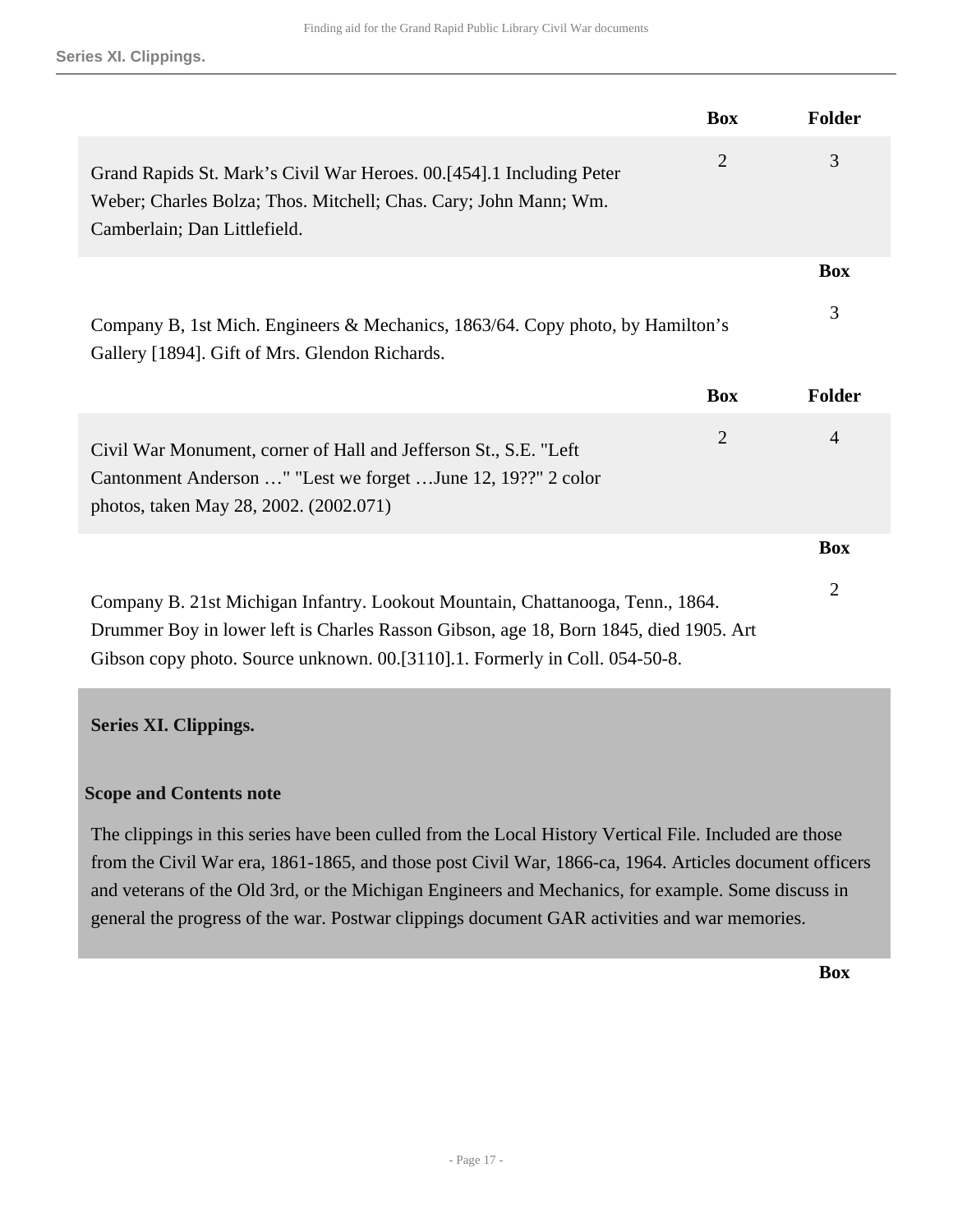National Tribune, The Stars & Stripes, Sept. 1949. The Six Who Carried on at the Last GAR Encampment. Last Negro Civil War Vet Tells Story of His Life. Joseph Clovese 105, Pontiac, Mich. 00.[5322].1

#### <span id="page-17-0"></span>**Series XII. Civil War Pictorials**

#### **Scope and Contents note**

Three wide published Civil War reference resources are included in this series, at least in part. These items have been retained primarily for staff research, due to their fragile state. They provide high levels of quality graphics on the Civil War period, but are too fragile for public use at this time. However, the sources may be fairly widely available through the general circulating collections or interlibrary loan.

Items 1 & 2 are available at GRPL in later versions.

1. A History of the Civil War / Benson J. Lossing. Includes Brady War photos. N.Y. : War Memorial Assoc., 1912. 16 Sections. We have sections: 3, 6, 11-15. (Accession unknown)

2. Harpers Pictorial History of the Civil War. Chicago : Star Publ. Com. ; McDonnell Bros, 1894, 1866. (Combined the best copies from 2 sets. One set accession unknown, second set unaccessioned, but rec'd. from

3. Pictorial War Record. N.Y. : Stearns & Co., First Series. Various issues, incomplete, v. 1-3, 1881-1883. (Received as part of accession no. 98.059), and believed to have been owned/used by Samuel Ranck.

|                                                                                                                                                                           | <b>Box</b> |
|---------------------------------------------------------------------------------------------------------------------------------------------------------------------------|------------|
| A History of the Civil War / Benson J. Lossing. Includes Brady War photos. N.Y. : War<br>Memorial Assoc., 1912. 16 Sections. We have sections: 3, 6, 11-15. 00. [0075]. 1 | 10         |
| Harpers Pictorial History of the Civil War. Chicago: Star Publ. Com.; McDonnell Bros,<br>1894, 1866. Best copies from 2 sets combined. One set 00.[0076].1 and 1998.059   | 11         |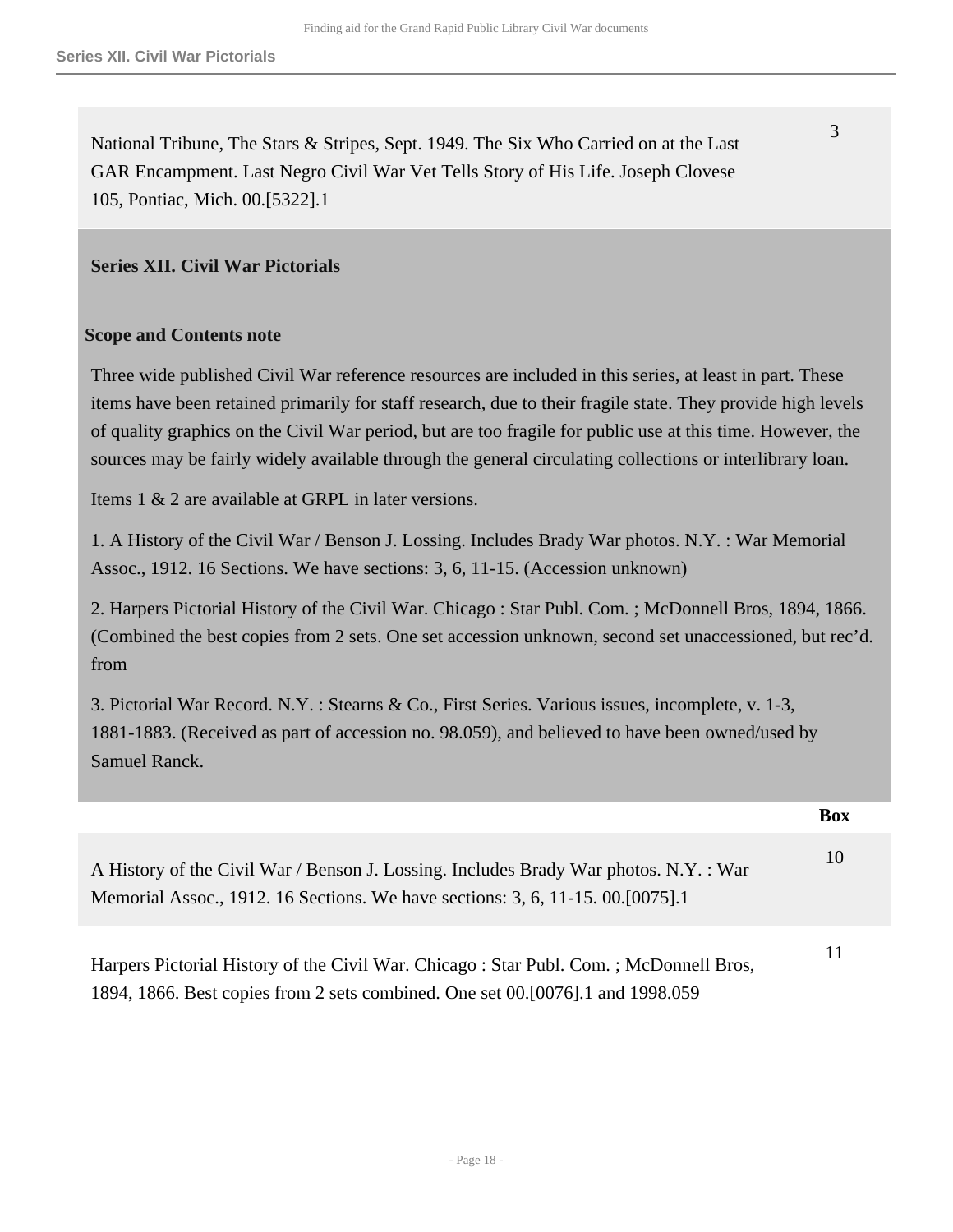**Series XIII. Cemper (Camper) Frederick Idema / Henry Idema, Sr.**

Pictorial War Record. N.Y. : Stearns & Co., First Series. Various issues, incomplete, v. 1-3, 1881-1883. Received as part of accession no. 1998.059, and believed to have been owned/used by Samuel Ranck.

<span id="page-18-0"></span>**Series XIII. Cemper (Camper) Frederick Idema / Henry Idema, Sr. January 1862-September 23, 1901** 

### **Scope and Contents note**

Accession #: 1995.001.

Donor: Hank Idema

The names & dates on the records of the Idema's in the Civil War are a bit confused. Pieced together, from war records, reference sources, and the Census, the following appears to be true. Henry Sr., his wife Veronika, and child Cemper were born in the Netherlands. Per his obituary, Camper F. Idema, was born in 1845 and moved with his parents to the US when he was 2. Camper lived in Grand Rapids from 1854 until his death in Sept. 1901. Records use the alternative Cemper or Camper. The 1860 census lists Henry(44), Veronika(41), Cemper(14), Herman(10) and Henry, Jr.(4).

In the 1870 Census, Henry, Sr. & Veronika are missing. C. Fred, age 24 is listed as a pawn broker, living with Nancy, age 21 and Francis, his 1 yr. Old son. Herman & Henry are living together, but not with Cemper Frederick.

In June 1862 Kemper would have been about 16, if he was 14 in 1860. Copies of documents in this collection show Cemper Idema enlisted in Co. H, of the 8th Michigan, as early as of Jan. 9, 1862. Michigan Volunteers, 1861-1865 list "Cemper Idema" as enlisting in this company, at age 18?, discharged Oct. 24, 1862, died Sept. 21, 1901, Grand Rapids, Mich. His obituary for that date gives his brothers Herman & Henry surviving. According to the Evening Press obituary Idema re-enlisted in Hancock's Veteran Reserve Corps, and was a member of the detachment to guard the conspirators, at the time of Lincoln's death. Michigan Volunteers, 1861-1865, give his enlistment as Mar. 13, 1865, no discharge given.

Also given in Michigan Volunteers, 1861-1865, is a listing for Henry Idema. Henry, age listed as 41, enlisted in Co. H, 8th Infantry, Sept. 16, 1861, discharged Sept. 22, 1864. Another source reports his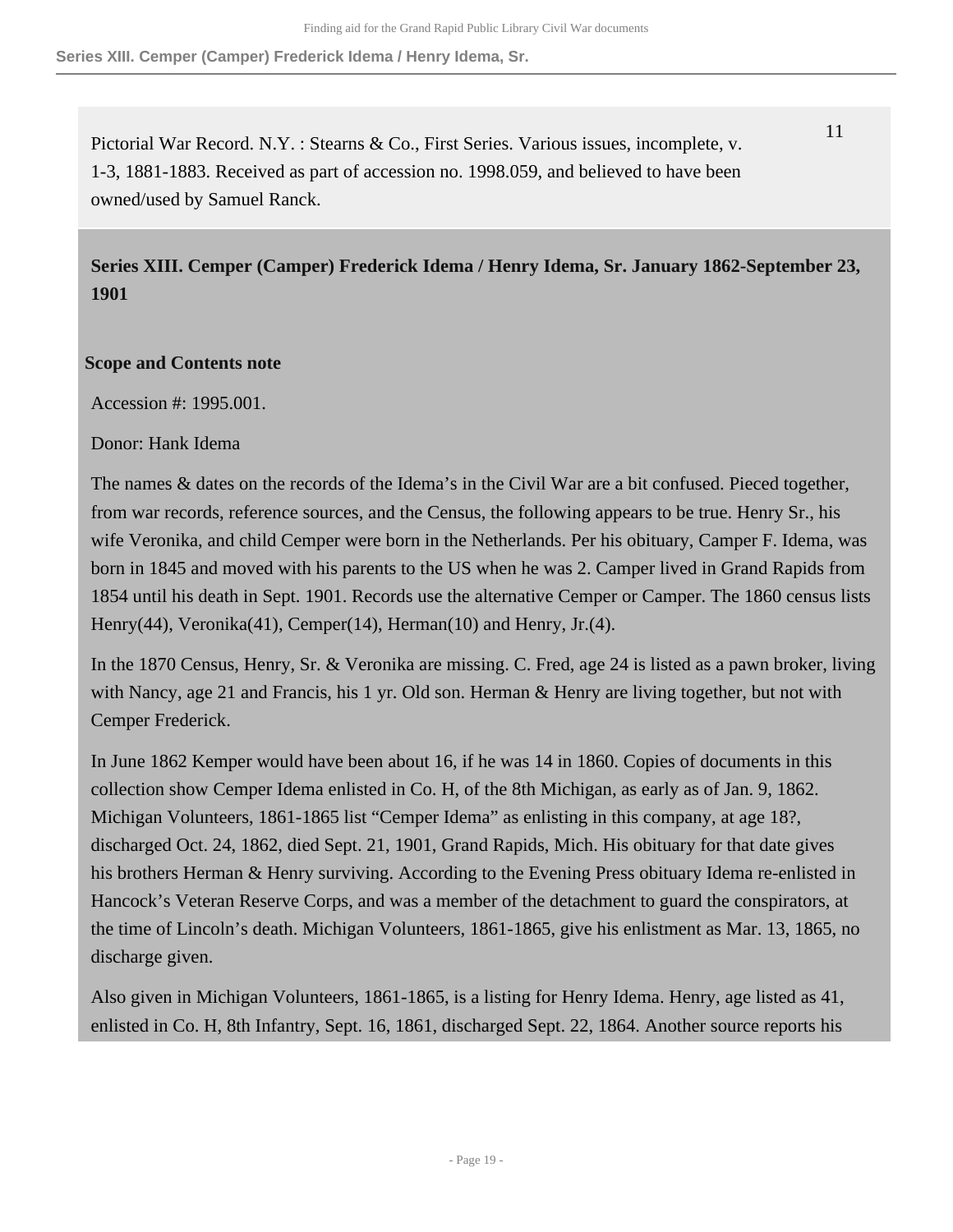death in 1868. According to the 1869 census, Henry, Sr. was a tailor. Cemper's letter of Jan. 30, 1862, talks about his visit with his father at camp. "…he makes flags sometime, sows for the Cornel and when he don't feel like working he neeadant …"

Cemper's July 20, letter is clearly signed "Cemper Idema", however, his other letters are variously signed, with his Apr. letter apparently signed "C. H. Idema". This H, interpreted as "Henry" has led to some confusion of his record with his father or brother.

Camper F. Idema's residence in Grand Rapids for the 25 years before his death was at 288? Lyon, corner of Prospect Streets. His brother Henry (b. 2/29/1856-d.1-8-1951) was living next door at the time of his death.

Included here are four 1862 Civil War letters written by Idema to his mother and brothers while stationed along the Eastern Sea Board, dated Jan. 30, Apr. 18th, June 6th & July 20th. These exist in 3 states: 1) Typed transcripions, 2) Photocopies of the originals 3) Original letters. Idema mostly reports of battle scenes and financial matters. Idema writes from Newport VA, Beaufort SC, James Island and Goats Point GA. Also included in this collection are photocopied war documents, newspaper clippings and research on the 8th Michigan Infantry.

|                                                                       | <b>Box</b> |
|-----------------------------------------------------------------------|------------|
| Letters of Cemper Idema, 1862 – transcribed, photocopied and original | 6          |
| Cemper war record (photocopies)                                       | 6          |
| Michigan Volunteers, 1861-1865 "Idema" pages, copies                  | 6          |
| Naval engagements research copies                                     | 6          |
| Civil War Times Illus., Jan/Feb 1995                                  | 6          |
| Compendium of the War of the Rebellion?, p. 1285, copy                | 6          |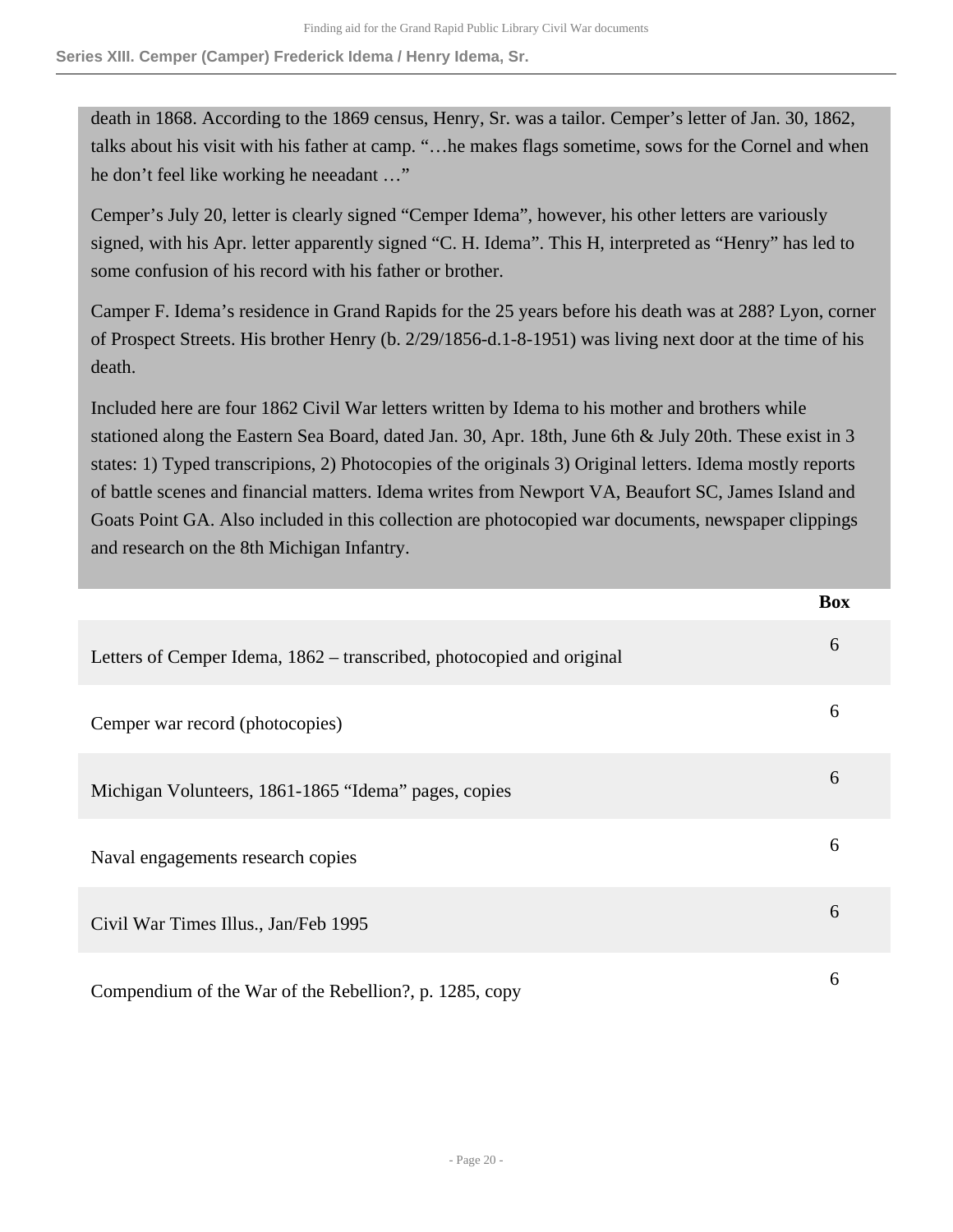Camper Idema obituaries, Sept. 1901 and Idema Census data, 1860-1870. <sup>6</sup>

#### <span id="page-20-0"></span>**Series XIV. Theodore W. Bement**

#### **Scope and Contents note**

Donor: Old Collection, unknown

One original document, his discharge from Company H, Fourth Cavalry is available. Michigan Volunteers, 1861-1865 states that Bement enlisted as a Sergeant, but his discharge lists him as Private. He is said to have been a prisoner on picket, returned to his regiment May 1863 and mustered out July 1, 1865.

|                                           | <b>Box</b> | Folder |
|-------------------------------------------|------------|--------|
| Theodore W. Bement Discharge paper, 1865. |            | 22     |

#### <span id="page-20-1"></span>**Series XV. Daniel McNaughton 1864-1893**

#### **Scope and Contents note**

Accession #: 1995.001.

Donor: Old Collection, unknown, ca. 1925?

According to Michigan Volunteers, 1861-1865, Daniel McNaughton originally enlisted in Co. A, Sixth Cavalry Aug 11, 1862, and promoted within the 7th Nov. 17, 1862. The papers in this series document some of his later career, as he was discharged & subsequently commissioned to accept promotion to First Lieutenant/Quartermaster May 18, 1864. In Jan. 1965 he was given a leave of absence. In Sept.-Oct. 1865 is was in Denver, serving as the court martial of Charles W. Squires. He was discharged from war service Nov. 7, 1865, returning to become a resident of Grand Rapids. There are also court papers from 1871 regarding his service, and certificate from the Bureau of Pensions, 1893.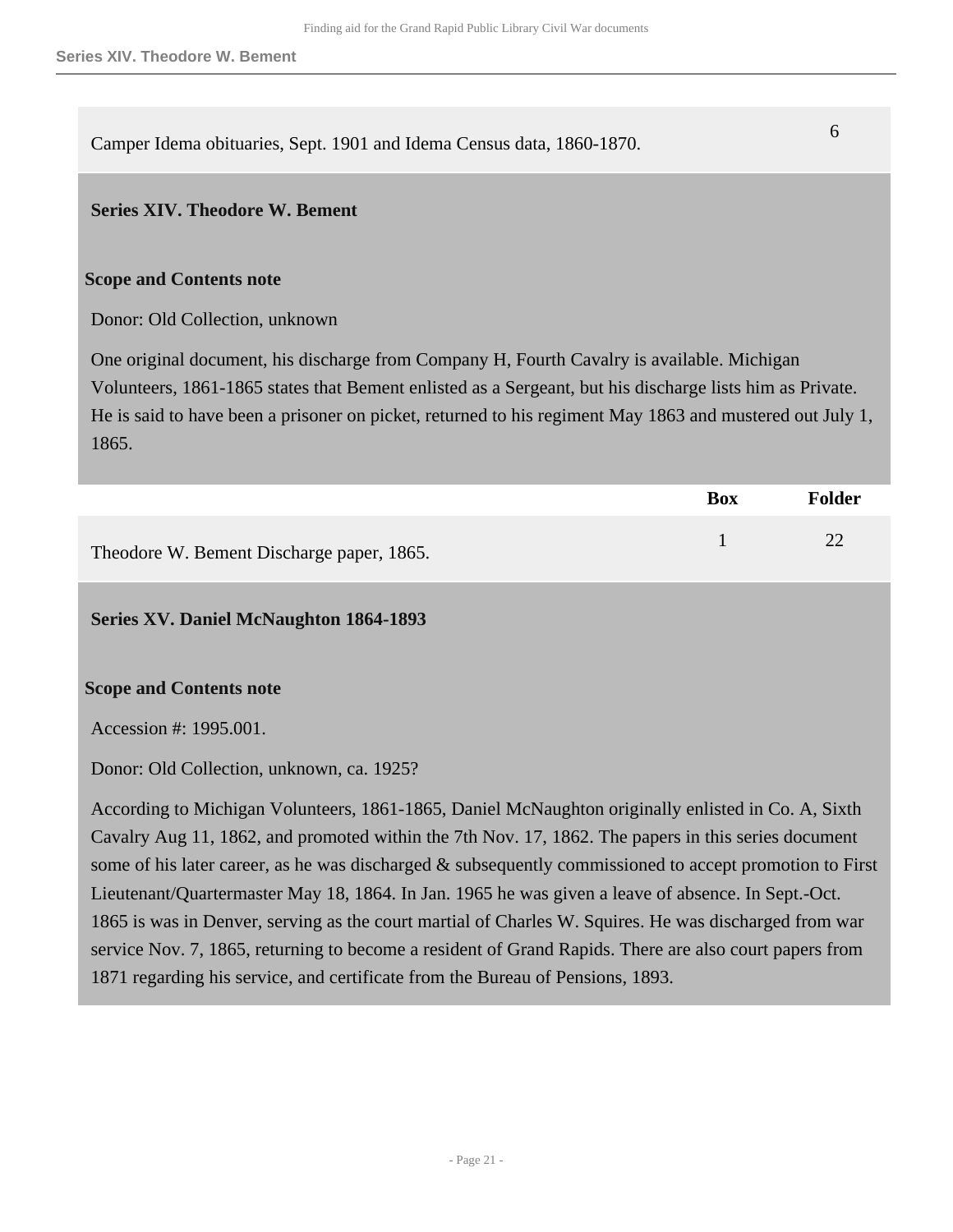| Denver Co. and orders relieving him from duty, 1865.                                                                                |              |               |
|-------------------------------------------------------------------------------------------------------------------------------------|--------------|---------------|
|                                                                                                                                     |              | <b>Box</b>    |
| Commission and Muster-in roll, 1864; Clerk's certificate of admission, 1871                                                         |              | 3             |
|                                                                                                                                     | <b>Box</b>   | <b>Folder</b> |
| Discharge to Accept Promotion, Oct. 23, 1864. Spec. Order. No. 63.                                                                  | $\mathbf{1}$ | 26            |
| Muster-in Roll. 7th Michigan Cavalry, Oct. 24th, 1864.                                                                              | $\mathbf{1}$ | 27            |
| Leave of Absence, Jan. 30, 1965. Spec. Order, no. 132.                                                                              | $\mathbf{1}$ | 27            |
| Amended Record of above, Dec. 12, 1887, to discharge, Sept. 26, 1864,<br>muster, 1st lieutenant, Sept. 27, 1864. Spec. Or. No. 288. | $\mathbf{1}$ | 27            |
| Detailed for the Court Martial of Charles W. Squires, Sept. 26, 1865,<br>Denver. Spec. Order No. 4.                                 | $\mathbf{1}$ | 27            |
| Relieved from Duty at Court Martial, Spec. Ord. No. 26. Oct. 31, 1865.                                                              | $\mathbf{1}$ | 27            |
| Certificate of Admission to the Law, 6th Circuit, Western Dist. of Mich.<br>Mar. 22, 1871.                                          | $\mathbf{1}$ | 28            |
| Certificate of Admission to the Law, Circuit Court of U.S., No. Dist. of<br>Ill., May 20, 1871.                                     | $\mathbf{1}$ | 28            |
| Certificate of Admission to the Law, District Court of U.S., No. Dist. of<br>Ill., May 20, 1871.                                    | $\mathbf{1}$ | 28            |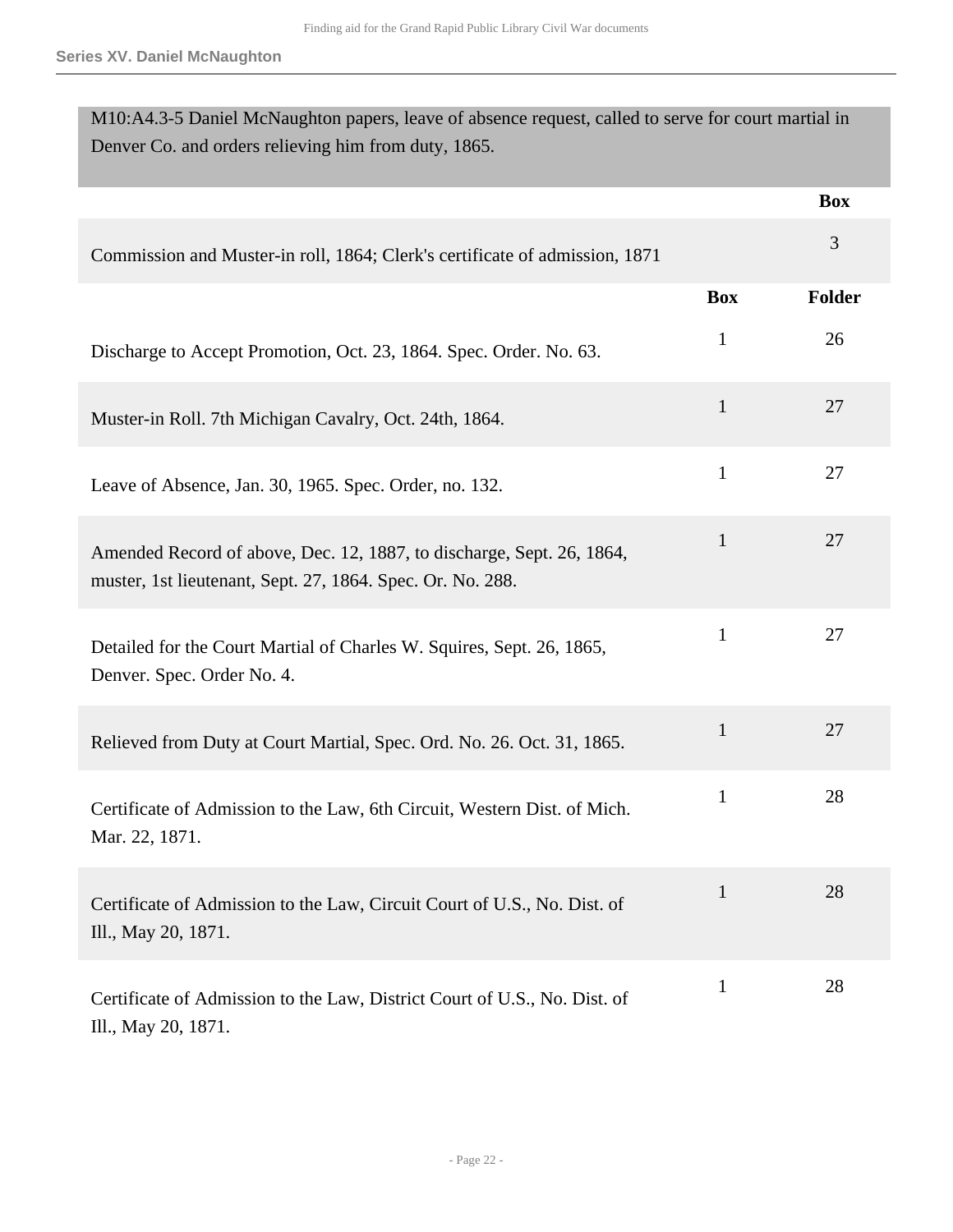| Certificate of Admission to the Law, Kent Co., Mich. June 7, 1875.                      | 28 |
|-----------------------------------------------------------------------------------------|----|
| Bureau of Pensions, Re. Certificate no. 312700 for additional pension. Jan.<br>4, 1893. | 29 |

<span id="page-22-0"></span>

| <b>Series XVI. Mabin</b>                                                                                                                                                                                                          | <b>Collection</b> | <b>Box</b> |
|-----------------------------------------------------------------------------------------------------------------------------------------------------------------------------------------------------------------------------------|-------------------|------------|
|                                                                                                                                                                                                                                   | 54                | 55         |
| <b>Scope and Contents note</b>                                                                                                                                                                                                    |                   |            |
| Accession #:1986.387.                                                                                                                                                                                                             |                   |            |
| Donor: Mabin family                                                                                                                                                                                                               |                   |            |
| Photographic copy of charcoal? portrait drawing of Edmund Mabin, Afro                                                                                                                                                             |                   |            |
| Am. Soldier, Civil War, with 3 certificates of appointment as Corporal,                                                                                                                                                           |                   |            |
| Sergeant & 1st Sergeant of Co.F, 18th Reg. 1864-1866. Currently in Coll. 54                                                                                                                                                       |                   |            |
| Box 55.                                                                                                                                                                                                                           |                   |            |
| <b>Series XVII. Miscellaneous Unknown Accessions.</b>                                                                                                                                                                             |                   |            |
| <b>Scope and Contents note</b>                                                                                                                                                                                                    |                   |            |
| $\mathbf{r}$ , and the contract of the contract of the contract of the contract of the contract of the contract of the contract of the contract of the contract of the contract of the contract of the contract of the contract o |                   |            |

<span id="page-22-1"></span>This collection contains items found where the original accession is unknown, or items transferred from the GRHSCC Local History book collections where the accession information is now longer known.

|                                                                                                                                                    | <b>Box</b> |
|----------------------------------------------------------------------------------------------------------------------------------------------------|------------|
| A Brief History of the Tenth Michigan Cavalry / by Genl. L.S. Trowbridge. Detroit :<br>Friesema Bros. Printing, 1905. Formerly M9.T74. 00.[5676].1 |            |

Civil War Soldiers buried in Kent Co., Mich. / by Michigan. Civil War Centennial Observance Commission. Graves Committee. 00.[2690].1. Formerly M973.7474.M582c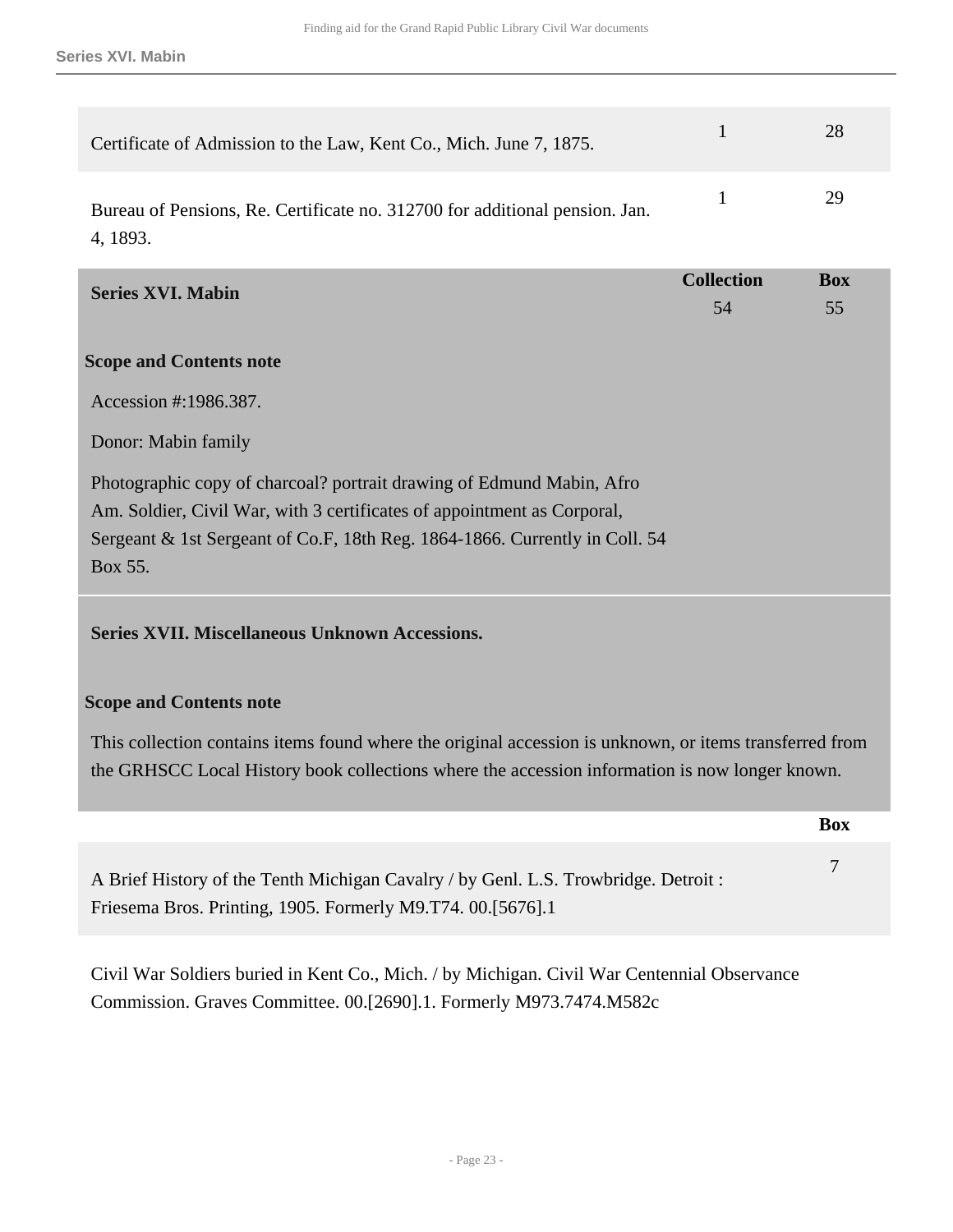**Series XVII. Miscellaneous Unknown Accessions.**

|                        | <b>Box</b>    |
|------------------------|---------------|
| Mixed materials        | $\mathcal{R}$ |
|                        | <b>Box</b>    |
| <b>Mixed Materials</b> | ⇁             |

#### **Box**

7

7

| "Civil War Volunteers"—pencil "Kent Co."—ink. Back page: Preserved by James H.   |  |
|----------------------------------------------------------------------------------|--|
| McKee Esq. Recruiting Off. Presented to State His. Soc. By J. Langdon McKee. 00. |  |
| $[539]$ .1                                                                       |  |

Diary of James W. Hoffman. Formerly M973.781 H675d. 00.[2587].1.

# **Scope and Contents note**

The source of this typed transcription of Hoffman's diary is undocumented, and the location of the original documents is unknown. The diaries begin with April 21, 1861 and end June 15, 1863. Hoffman is listed in Michigan Volunteers as being from Macomb County, attained Sergeant rank by Dec. 1864, and was mustered out at San Antonio, Texas, Feb. 12, 1866. The only Grand Rapids association found documented in the diaries to date is the Oct. 2, 1961 mention, of traveling via Grand Rapids to Camp Anderson, two miles away. He gives a paragraph description of that camp.

Muster Roll Co. A., 6th Mich. Cal. Vol. / Muster Roll, Company A, 6th Michigan Cavalry Volunteers. G.R. : H.A. Toren, Printer, n.d. Those honorably discharged June 21, 1865. In Memoriam image, Hon. Birney Hoyt, first page. "Muster-out Roll of Lieutenant Birney Hoyt, company A, in the Sixth Regiment of Michigan Cavalry Volunteers, commanded by Colonel Jas. H. Kidd ...", second page. Formerly M355.5.M58. 00. [5539].1 7

Obituary Discourse on Occasion of the Death of Noah Henry Ferry, Major of the 5th Michigan Cavalry, killed at Gettysburg, July 3, 1863 / by Rev. David M. Cooper, Pastor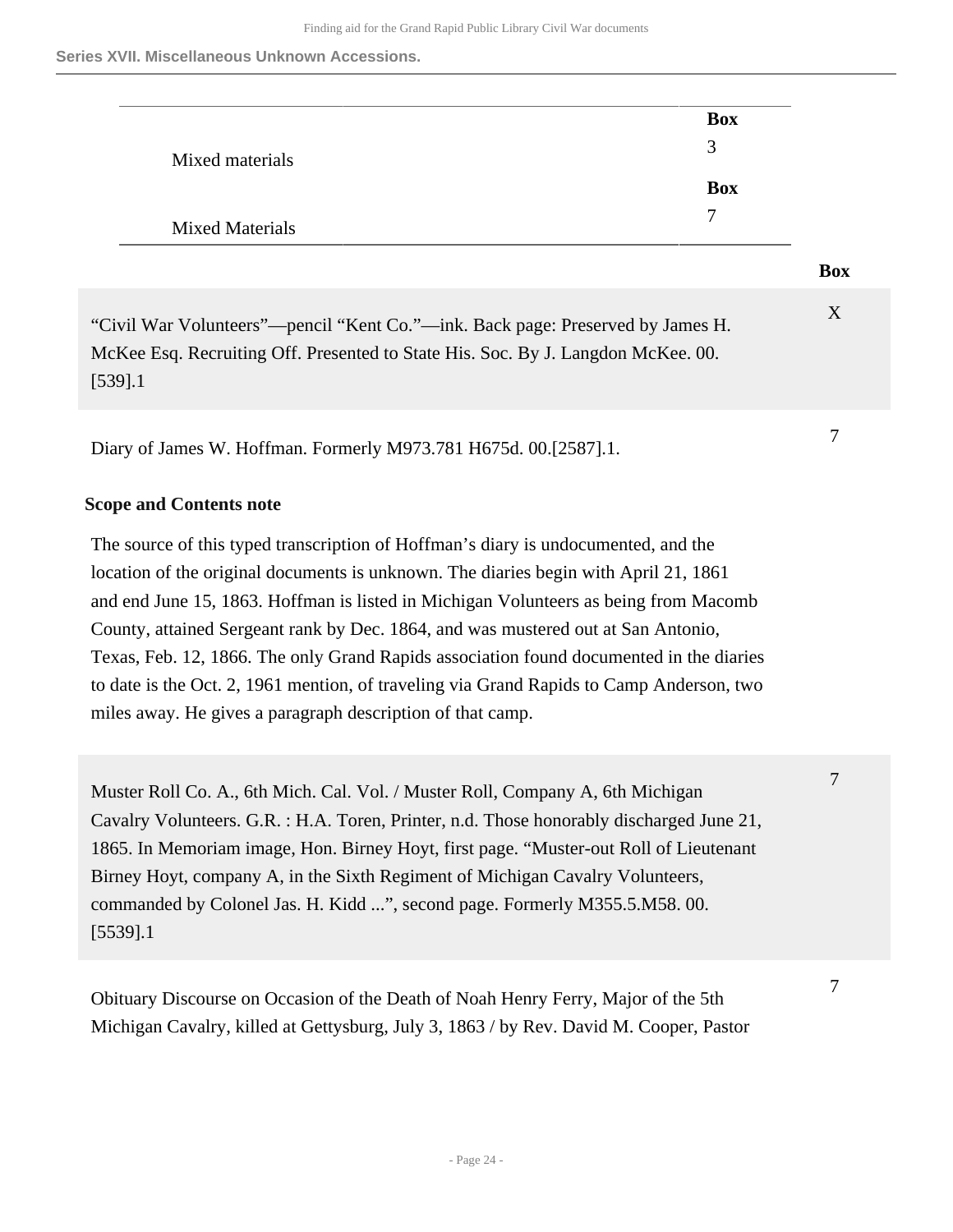of the Presbyterian Church, Grand Haven, Mich. N.Y. : John F. Trow, 1863. Formerly M923.1.F41C6. 00.[985].1

Recollections of the Civil War / by Wm. H. Galloway, G.R. : A. VanDort, 6 Canal St., 1906. Formerly M973.3.G13. c. 1. 00.[1448].1 Original / c. 2 Usage photocopy.

#### **Scope and Contents note**

The original is in very poor condition, and was thought to be missing pages 25 through 32. The only other copy currently know is at the Bentley Library, Univ. of Michigan, Ann Arbor. 8/2/2005. A photocopy was requested from their copy, which has the same page numbering. However, in actually reading the text, it appears that the content is available, just the page numbering is incorrect.

#### **Grand Army of the Republic**

**Grand Army of the Republic. Dept. of Michigan. Roster. Lansing, Mi. : Wynkoop Hallenbeck ; Crawford Co., State Printers. Formerly M369.G76r** 

|                    | <b>Box</b>     |
|--------------------|----------------|
| 1897 (00.[1446].1) | $\overline{7}$ |
| 1908 (00.[1442].1) | 7              |
| 1908 (00.[1443].1) | 7              |
| 1909 (00.[1444].1) | 7              |
| 1910 (00.[1445].1) | 7              |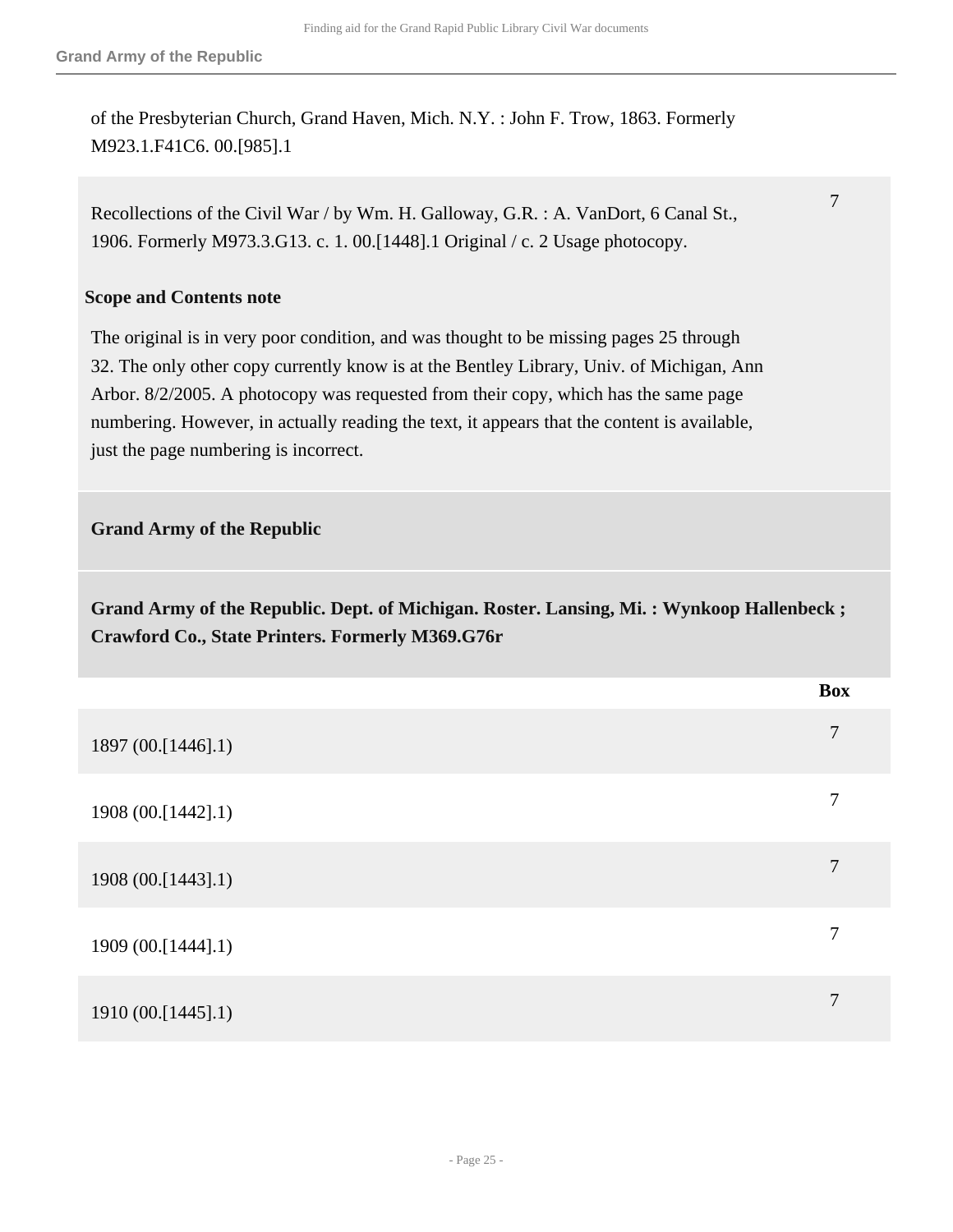**History of the Services of the First Regiment Michigan Engineers and Mecha...**

<span id="page-25-0"></span>

|                                                                                                                                                                                                                         | <b>Box</b>     |
|-------------------------------------------------------------------------------------------------------------------------------------------------------------------------------------------------------------------------|----------------|
| Memorial Day: record of its observance by the Grand Army of the Republic at Grand<br>Rapids, Michigan, with address by Hon. Fred A. Maynard. GR.: West Michigan Printing<br>Co., 1894. Formerly MKG394.G76. 00.[3721].1 | $\overline{7}$ |
| Official Directory and Programme for the Silver Encampment, G.A.R., Detroit: Ostler<br>Printing Co. Formerly M369.G76. Detroit, Aug. 3-8, 1891. 00.[1441].1                                                             | $\overline{7}$ |
| History of the Services of the First Regiment Michigan Engineers and Mechanics during the Civil<br>War, 1861-1865 / by Charles R. Sligh. G.R. : White Printing Co., 1921.                                               |                |
|                                                                                                                                                                                                                         | <b>Box</b>     |
| c. 1 00.[2615].1. Formerly M9.SL3                                                                                                                                                                                       | $\overline{7}$ |
| c. 2 00.[2615].2. Formerly M973.7474.SL35n, and before that it was classed<br>929.3.SL35h.                                                                                                                              | 7              |
| <b>Series XVIII. Miscellaneous Small Purchase Accessions.</b>                                                                                                                                                           |                |
| <b>Scope and Contents note</b>                                                                                                                                                                                          |                |
| This series includes mostly single items purchase either as originals or as photocopies for the<br>information content.                                                                                                 |                |
|                                                                                                                                                                                                                         | <b>Box</b>     |
| Civil War Diary of Ephraim E. Brown, 1862. Photocopy of a transcription by Patricia A.<br>Murphy. P2001.150                                                                                                             | $\mathbf{1}$   |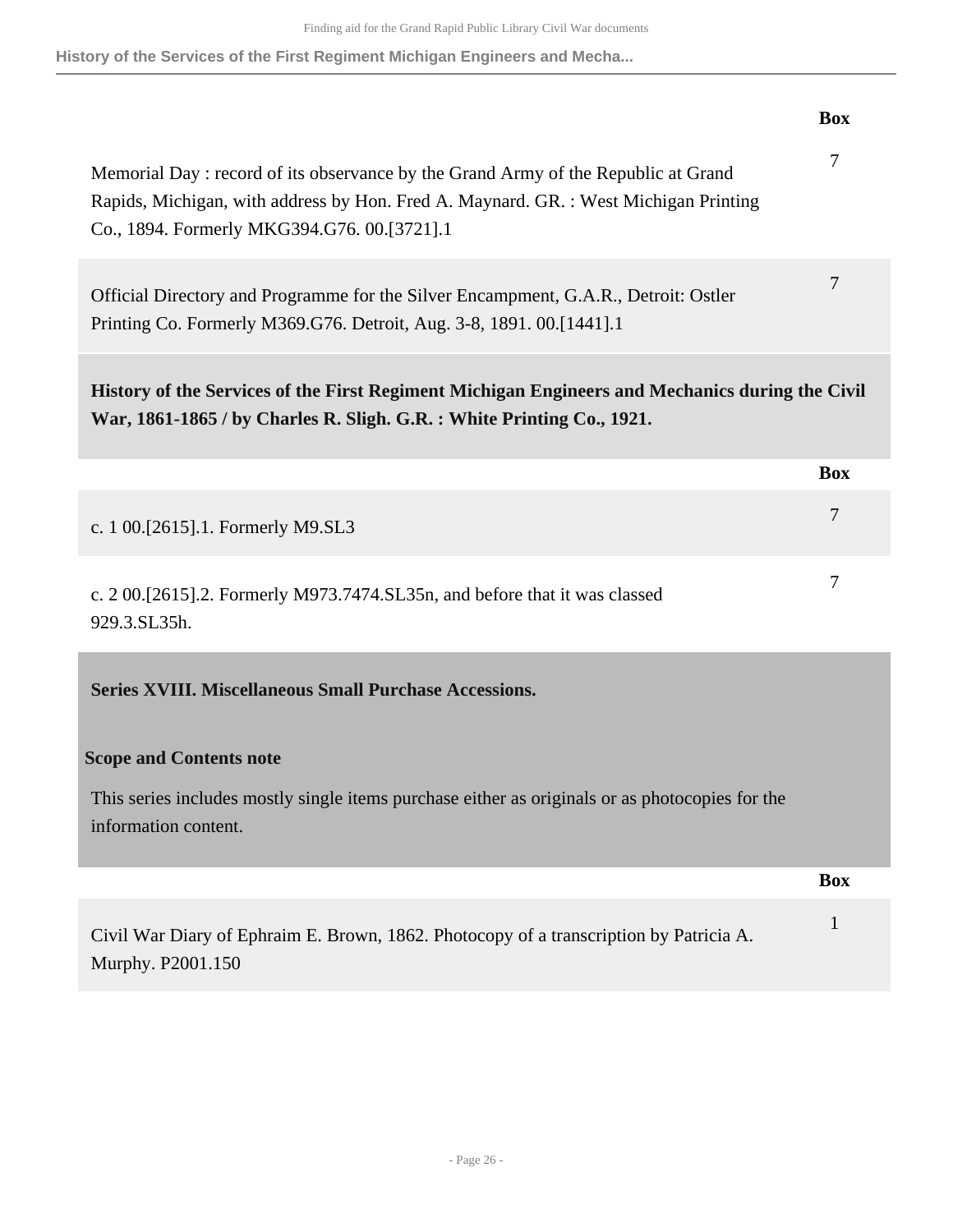**Series XIX. George S. Egger Gift of Civil War Documents. 1999.126**

Henrietta Stow, Grand Rapids / [Siss] Chubb letter, Feb. 6, 1863. Documents the death of soldier Hector Chubb, of Lyon, Mi. Jan. 1863, Company D, 21st infantry, and Cousin Simon Downer in Tennessee. P2004.006

<span id="page-26-0"></span>**Series XIX. George S. Egger Gift of Civil War Documents. 1999.126** 

### **Muster Rolls**

Muster Roll of Captain Israel C. Smith, Company F?, of the Third, Stephen G. Chamblin, from the Twenty Eighth day of February.

|                           | <b>Box</b> |
|---------------------------|------------|
| 1 May 1862-30 June 1862   | 8          |
| 1 July 1862-31 Aug. 1862  | $8\,$      |
| 31 Aug. 1862-31 Oct. 1862 | $8\,$      |
| 31 Oct. 1862-31 Dec. 1862 | $8\,$      |
| 31 Dec. 1862-28 Feb. 1863 | $8\,$      |
| 28 Feb. 1863-10 Apr. 1863 | 8          |
| 28 Feb. 1863-30 Apr. 1863 | $8\,$      |
| 30 Apr 1863-30 June 1863  | 8          |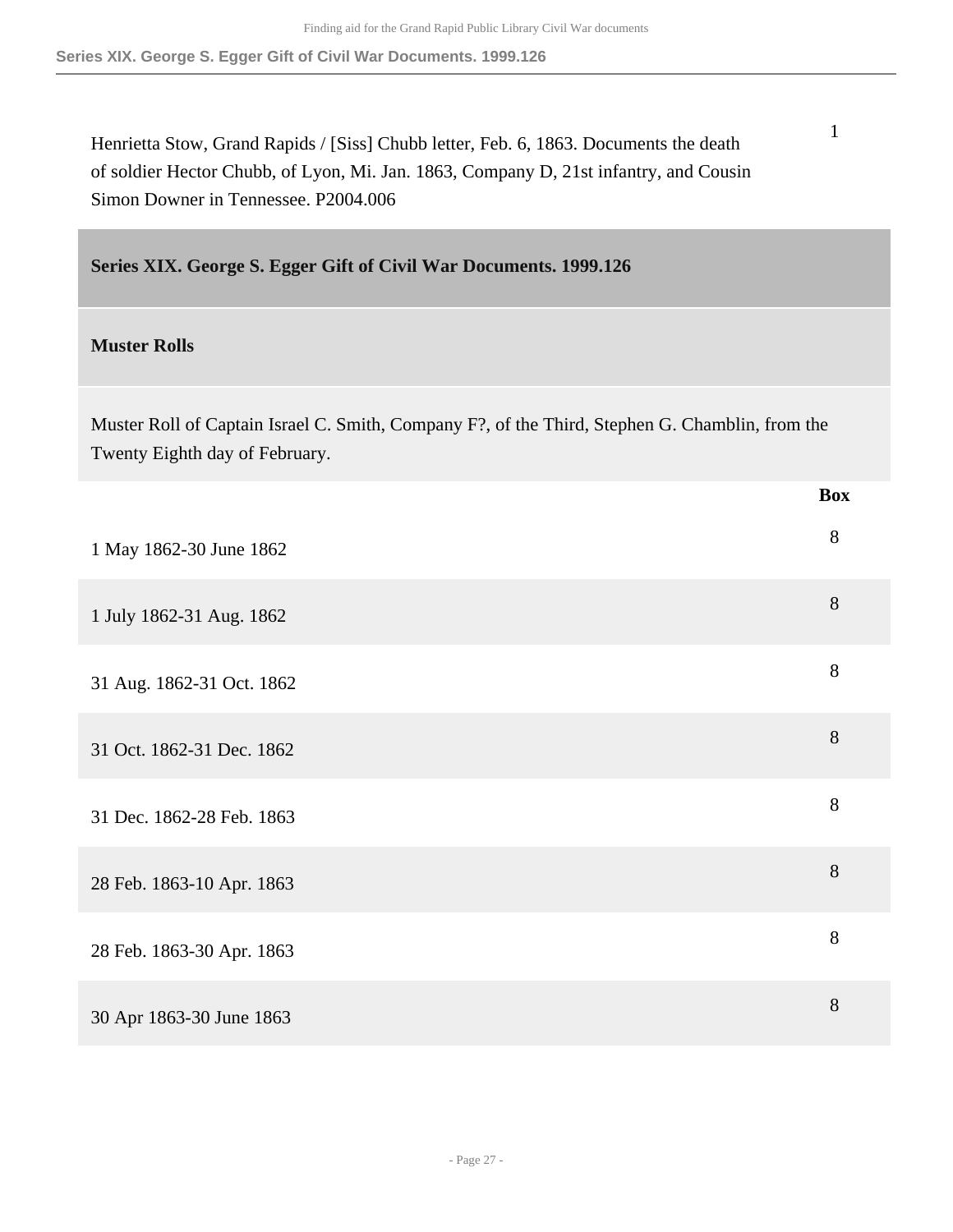| 31 June 1863-31 Aug. 1863                           | $8\,$          |
|-----------------------------------------------------|----------------|
| 31 Aug. 1863-31 Oct. 1863                           | 8              |
| 31 Oct. 1863-31 Dec. 1863                           | $8\,$          |
| 31 Dec. 1863-29 Feb. 1864                           | $8\,$          |
| <b>Muster Rolls</b>                                 | 9              |
| <b>Muster Rolls</b>                                 | 9              |
|                                                     |                |
| <b>Blank Military Forms</b>                         |                |
|                                                     | <b>Box</b>     |
| 1. Abstract of Expenditures (1)                     | 9              |
| 2. Receipt for Issues to (4)                        | 9              |
| 3. Statement of Charges on Muster and Pay Rolls (2) | 9              |
| 4. Invoice of Stores (4)                            | $\overline{9}$ |

**Box**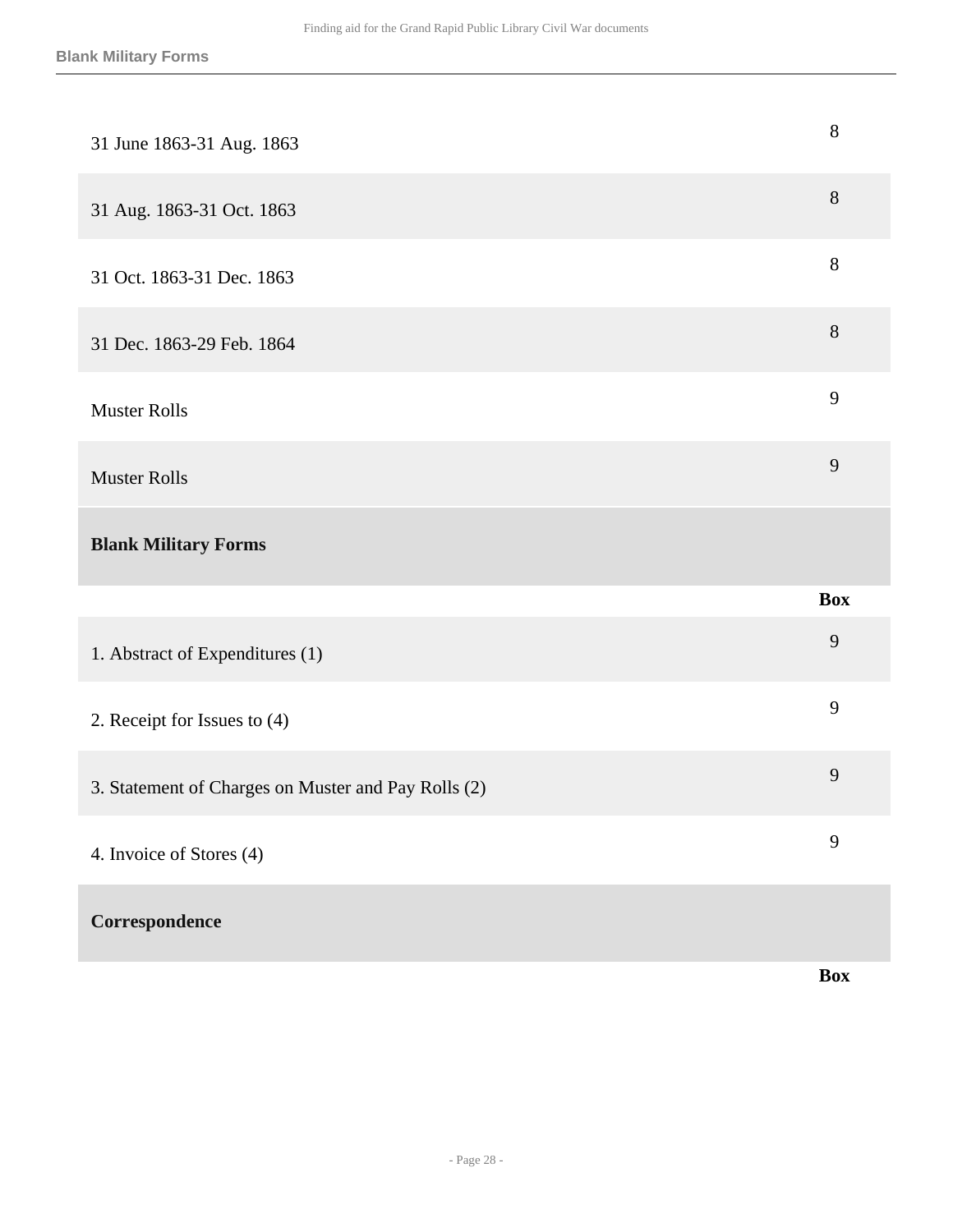Letterhead: Ordnance Office, War Dept., Apr. 30, 1864. From: Jeo. F. Balche?, Captain of Ordnance. Re: Company "F" Third Michigan Vounteers for 4th qt. 1863. [To:?] Capt. Thos. Tate—bottom left

"Receipt for Issues to" form. Form no. 7 (a). Received at Camp Bullck, Va. This 1st day of March 1864, of Capt. Thos Tate, the following Ordnance and Ordnane Stores, as per invoice dated the 1st day of March 1864. Signed Andrew Nickerson, Capt. 3rd Mich. Vols. [Lists 8 items]

[Letter] Headquarters, Prov. Div. A. of Tenn. | Office A.C.M., July 5th 1865. | Orders | Captain Thomas tae, Co. F., 5th Mich. Vet Vols., is hereby detailed under provisions of Sec. 3, Par. 5, Genl. Orders No. 94 C.S., War Department, Adjustant Genls Office, to take charge of, care for, and preserve the Rolls & Records, of the 5th Michigan, Vet Vol., whist enroute, to Detroit, Michigan. … By Command of H.A. Morrow, ? Brig. Genl. Comdg. Division. John W. Shafer?

At head: To all whom it may concern. The Bearer herof, William C.C. [or H.H.]? Lloyd?, Private of Captain Thomas Tate's Company of the third regiment of Michigans Veteran Volunteers, aged 21 years, five feet ? inches high, Dark complexion, Black eyes, black hair, and by profession a farmer, born in the State of New York, ... is hereby permitted to go to … State of Illinois … Furlough … Jan. 1864 to Feb. 1864 … will rejoin his Company … at Grand Rapids, Mich. … 3rd day of January 1864 … Thos Tate, Captain.

| [List of names with appointments and resignations, 1861-1863]. |  |
|----------------------------------------------------------------|--|
|                                                                |  |

John Dennis appointed Capt. June 10/61, resigned July 29/61

# **Photographs**

**Box**

9

9

9

9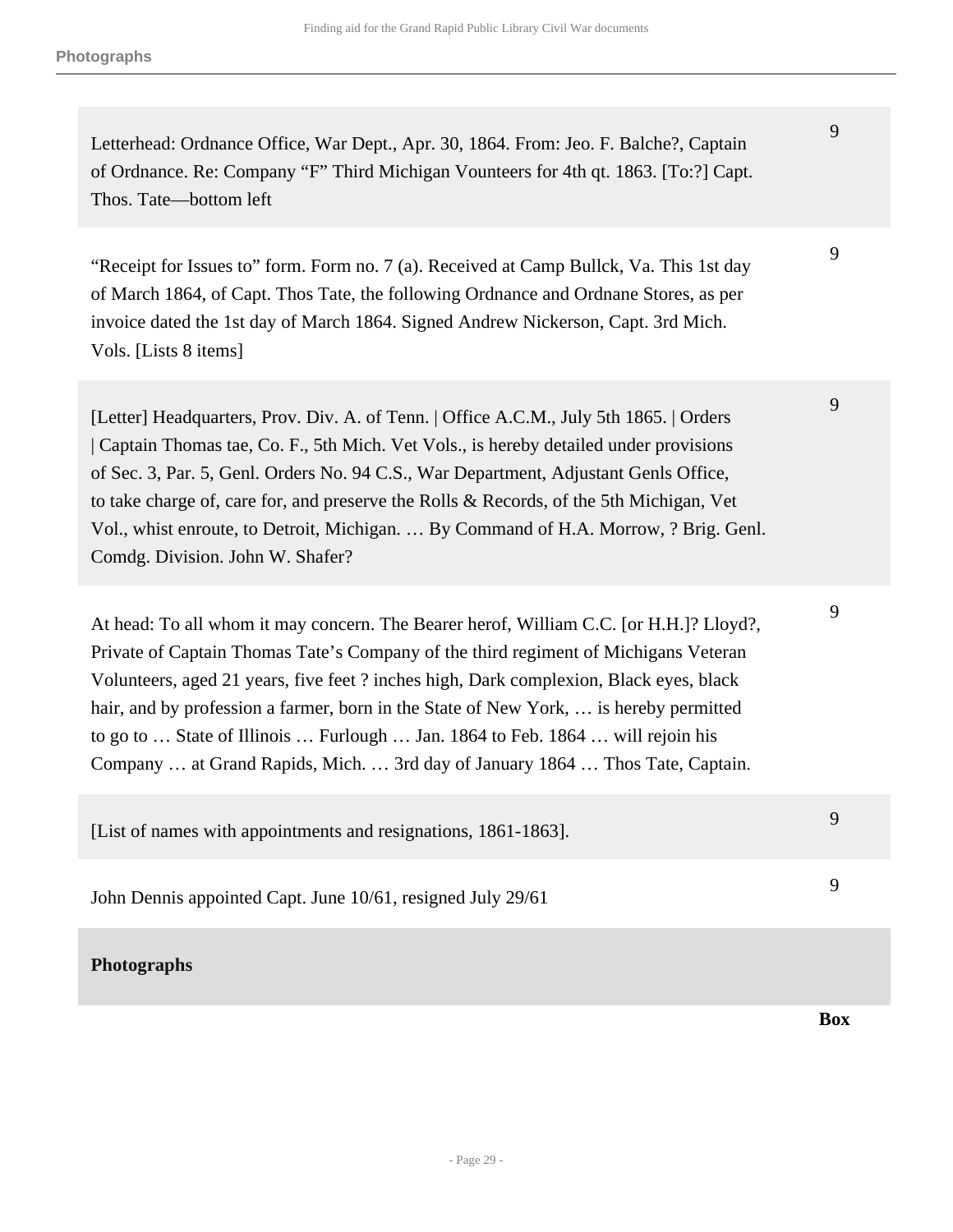| 1. Male in uniform, unif. Jackson, Mich. Photographer                                            | 9 |
|--------------------------------------------------------------------------------------------------|---|
| 2. ??? Geo. W. Winares?, Capt. E. Mich. James A. Brush, Detroit, photographer.                   | 9 |
| 3. Phebe Soutnard. E.A. Chapman, artists, Lowell, Mich.                                          | 9 |
| 4. Capt. T. Tate                                                                                 | 9 |
| 5. Capt. Tate                                                                                    | 9 |
| 6. Male in uniform, unid. Has over decorative faux frame, with tassels surrounding the<br>image. | 9 |
| 7. Yours Truly, Daniel G. Corwin?, Capt. 5th Mich. James A. Brush, Detroit.                      | 9 |
| 8. Truly Yours, Lieut. E. Lynold?, Lyons, Ionia Co., Mich. Raymond, photographers,<br>Detroit.   | 9 |
| 9. J.R. Benson, De Witt, Mich. James A. Brush, photographer, Detroit.                            | 9 |
| 10. Unidentified male, uniform, mustache,                                                        | 9 |
| 11. C.el? L. Berskes?, Capt. Co. H, 5th, Mich. James A. Brush,  Detroit.                         | 9 |
| 12. Unidentified male, uniform, mustache and goatee,                                             | 9 |
| 13. Unidentified male, uniform, mustache,                                                        | 9 |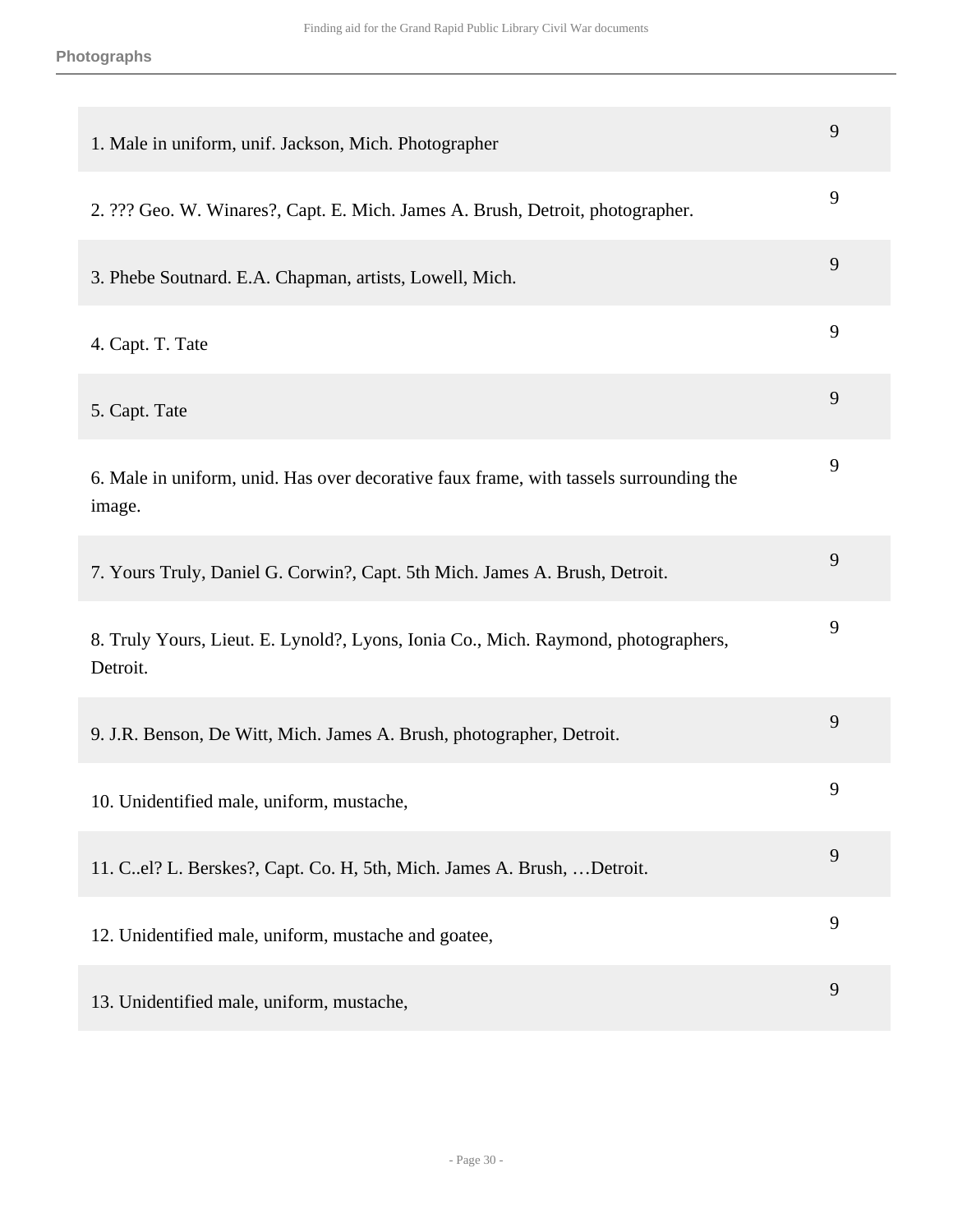# **Series XX. Provin Diaries, Lewis/Watkins Letters, unprocessed**

<span id="page-30-0"></span>

| 14. Unidentified male, standing on patterned carpet, hand in uniform (a la Napoleon), Full<br>beard.                     | 9 |
|--------------------------------------------------------------------------------------------------------------------------|---|
| 15. Unidentified male, uniform, J.V. Cookingham, Jackson, Mich., artist                                                  | 9 |
| 16. Unidentified male, uniform, legs crossed, arms in lap                                                                | 9 |
| 17. Very Truly Yours, John Pullord?, Col. 5th Mich. , Detroit, Mich.                                                     | 9 |
| 18. Unidentified male, uniform, mustache and goatee                                                                      | 9 |
| 19. "Age 42 yrs"—bottom front. E.A. Chapman, photographer, Lowell, Mich. Male, no<br>uniform                             | 9 |
| 20. Unidentified male, uniform, mustache and goatee, medal. James A. Brush, Detroit.                                     | 9 |
| 21. Yours Truly. M. Thompson, Capt. 8th Mich.  Older male with full beard.                                               | 9 |
| 22. Male in pinstriped suit. E.A. Chapman, artist, Lowell, Mich.                                                         | 9 |
| Series XX. Provin Diaries, Lewis/Watkins Letters, unprocessed                                                            |   |
| <b>Scope and Contents note</b>                                                                                           |   |
| Accession: 1998.112.                                                                                                     |   |
| Sizable, but photocopies from a collection in another Michigan Archives, so considered mostly as<br>reference materials. |   |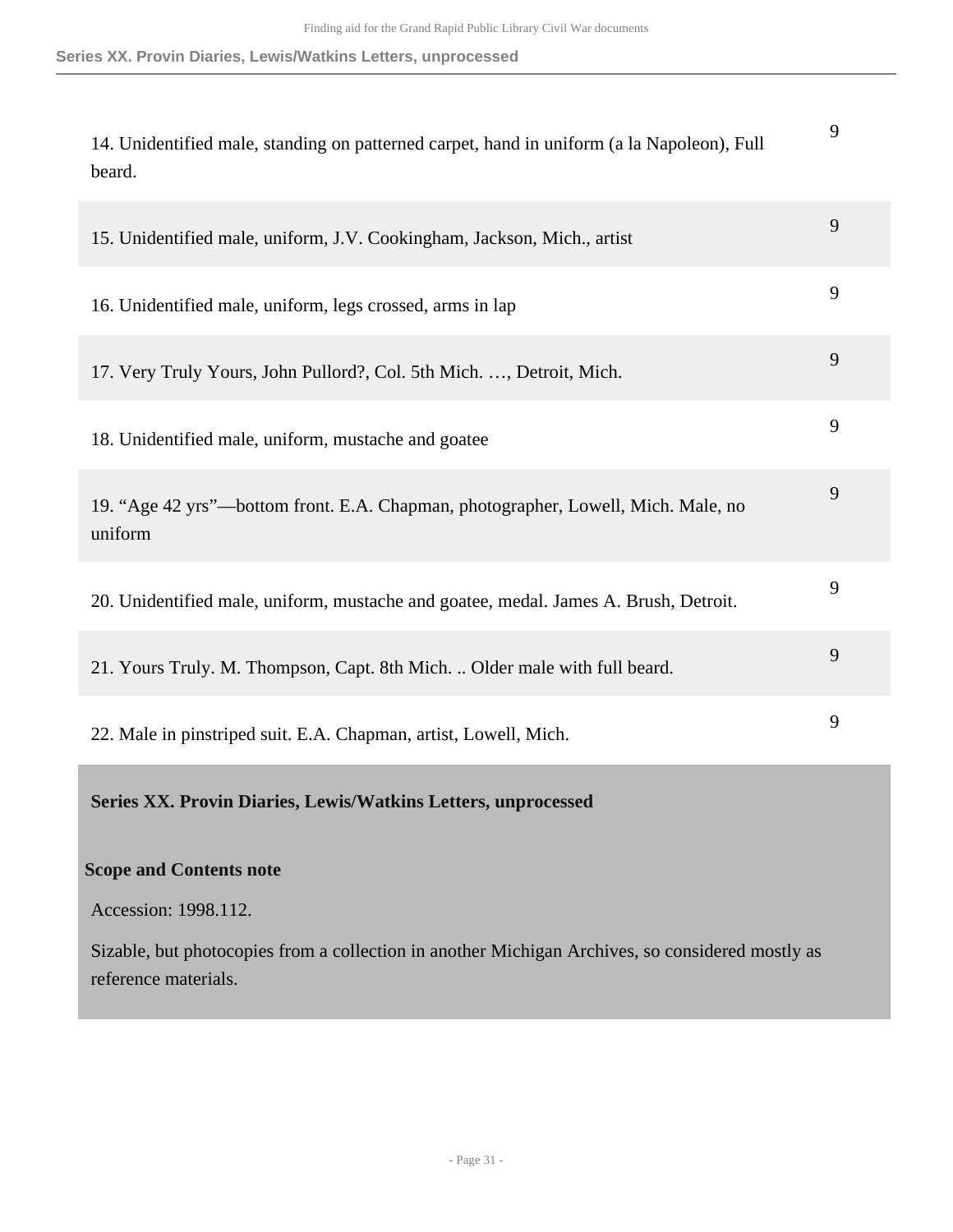<span id="page-31-0"></span>

| <b>Series XXI. Old Collection Documents.</b>                                                             |                |
|----------------------------------------------------------------------------------------------------------|----------------|
| K7: Kent Co. Michigan. Civil War.                                                                        |                |
|                                                                                                          | <b>Box</b>     |
| K7:BE16.1 List of Volunteers  Co. Kent, 1861-1862 (fragmented).                                          | $\overline{4}$ |
| K7:BE16.2 1861-1863.                                                                                     | 4              |
| K15: Kent Co. Volunteers. Civil War.                                                                     |                |
|                                                                                                          | <b>Box</b>     |
| K15:BR16.1 List of Volunteers, 1862.                                                                     | $\overline{4}$ |
| K18: Kent Co. Soldiers Monument Assoc.                                                                   |                |
|                                                                                                          | <b>Box</b>     |
| K18:BH14.1-3. Articles of Assoc. 1864, Constitution, Bylaws, and a [Treasurers Report],<br>ca. 1885-1886 | $\overline{4}$ |
| K19: Kent Co. Treasurer. Civil War.                                                                      |                |
|                                                                                                          | <b>Box</b>     |
| K19:BE10.1-10 [Redeemed Civil War bonds from Kent Co.] Redeemable 1869,<br>redeemed stamp 1870 on some   | $\overline{4}$ |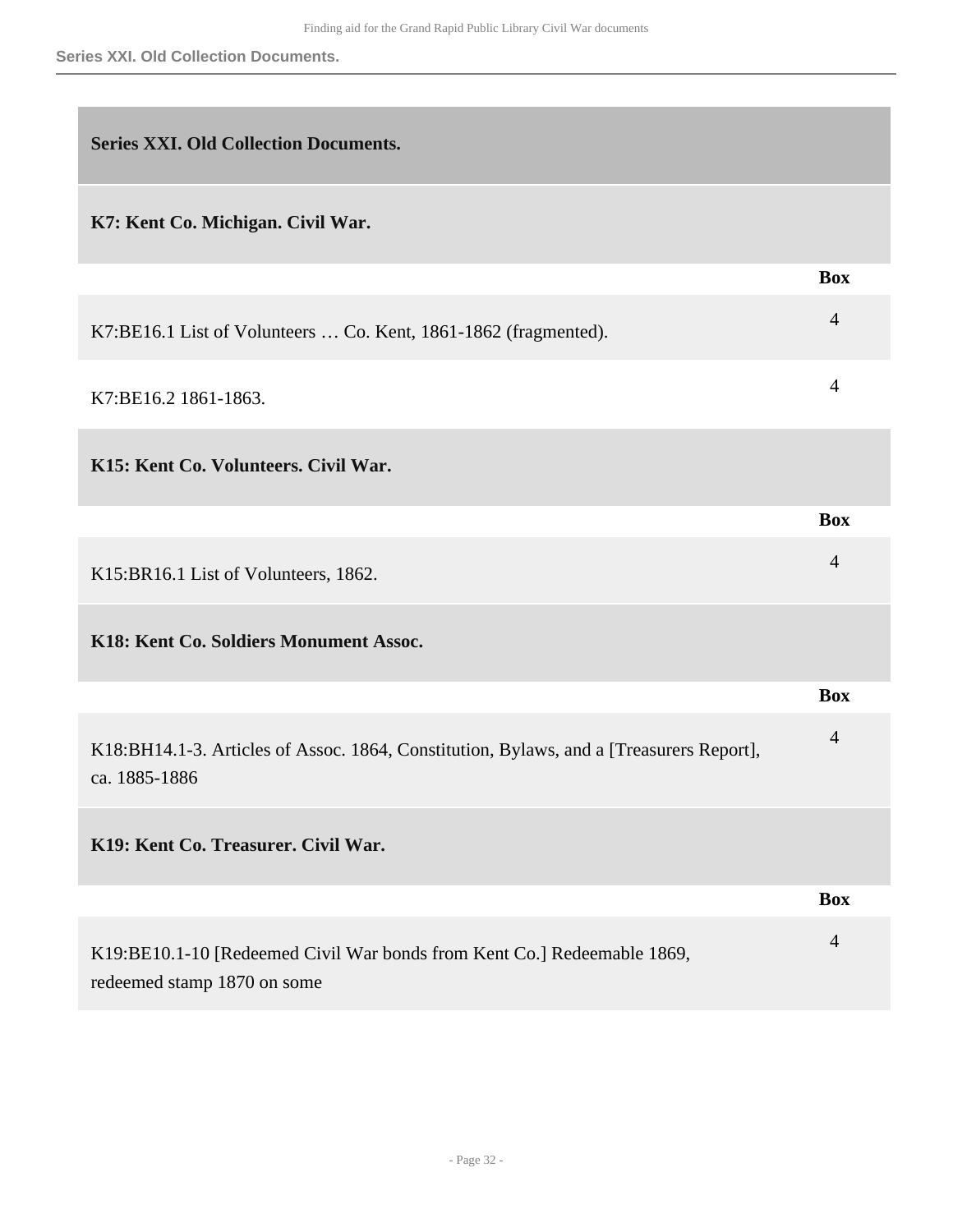**Series XXII. The Life Story of Theodore Castor**

# <span id="page-32-0"></span>**Series XXII. The Life Story of Theodore Castor**

| Box |
|-----|
|     |

7

| This series includes one document of the title above. It is a photocopy of a transcribed |
|------------------------------------------------------------------------------------------|
| translation of the "diary" of a German immigrant. While it does include content from     |
| 1852 to 1879, the bulk of the document records the writers experience as a Union solder  |
| in the war (pgs. $16$ to 67). 2003.056                                                   |

# <span id="page-32-1"></span>**Unprocessed.**

|                                                                                                                     | <b>Box</b>     |
|---------------------------------------------------------------------------------------------------------------------|----------------|
| R929.3.M978.Muster Roll of Company A.                                                                               | 5              |
| Photo. Brig. Gen. Bartlett. Formerly misfiled in Coll. 54                                                           | 5              |
| 2 original letters. Found with Lydens material. February 2, 1864 and January 14, 1863.                              | 5              |
| Anti Slavery Documents. B.A. Mather. Originals and photocopy. 1986.048                                              | 5              |
| Jonathan Heath. 3-ring binder of photocopies and computer generated pages + diskette,<br>original letters. 2000.074 | 5              |
| Heath family photos                                                                                                 | $\overline{2}$ |
| James A. Pangborn, 1998.018                                                                                         | 5              |
| James A. Pangborn, 1998.018, oversize                                                                               | 12             |